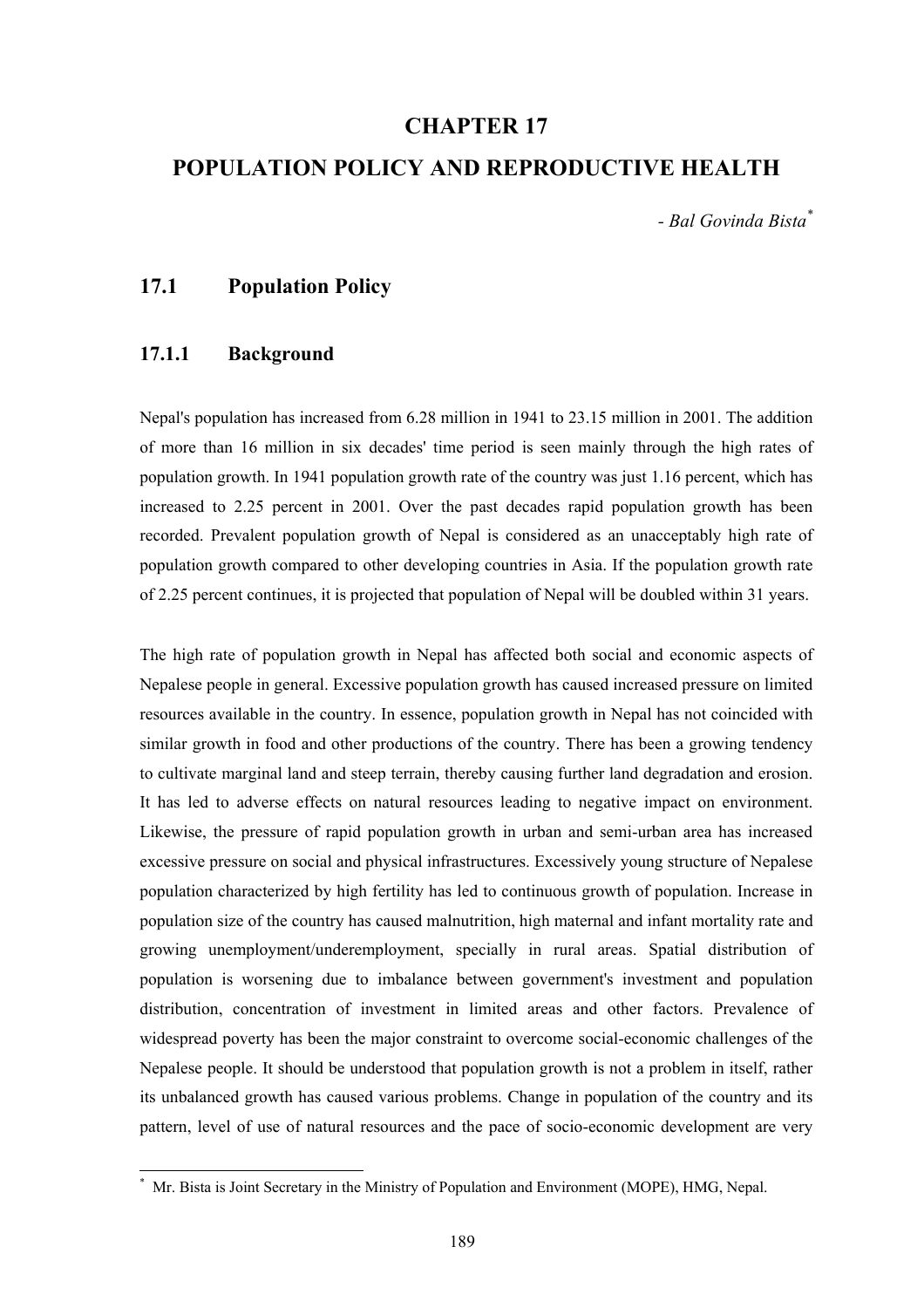much interrelated. Demographic parameters such as population growth, structure and distribution will have significant influences on overall socio-economic status of the country.

It is well understood that effective policies can have significant influences in overcoming demographic and population challenges of the country. Nepal's population policies have been geared to improve socio-economic situation of the country. Population policies of Nepal have been guided through the periodic plans of the country. Nepal has adopted the policy of incorporating population concerns into the periodic plans of the country ever since the first five year plan launched in 1956. Population issues have been addressed in all periodic plans of the country. This clearly indicates that His Majesty's Government of Nepal has been concerned on population dimensions ever since the initiation of planned development process in the country. However, explicit population policy at the national level with long term vision and targets is still to be materialized.

# **17.1.2 Review of Population Policies**

The initiation of population policies in Nepal goes back to late fifties since Nepal launched its first five year plan. As of now, Nepal has completed nine periodic plans and the tenth plan is underway. The population related issues, policies and programmes have been embraced more or less in all these periodic plans. In essence, population concerns form a substantial part of the development planning process in Nepal. A review of population policies, strategies, targets and programmes pursued through the periodic plans since 1956 is presented below.

# **17.1.2.1 The First Plan (1956 - 61)**

The concern for population distribution was initiated from the first plan period itself. The policy of redistributing population from the densely populated hills to sparsely populated terai was introduced. It was aimed to absorb increasing population by reclaiming the terai and inner terai forests for resettlement. Policies concerning providing employment opportunities, improving standard of living without discrimination and creating necessary statistical information were also included in the first plan document. Negative consequences of high population growth on national development were also recognized. In 1959, Family Planning Association of Nepal (FPAN) was established, as the first non-government organization, to deal with the reproductive health and family planning services under the initiatives of few Nepalese Medical Doctors and Social **Workers**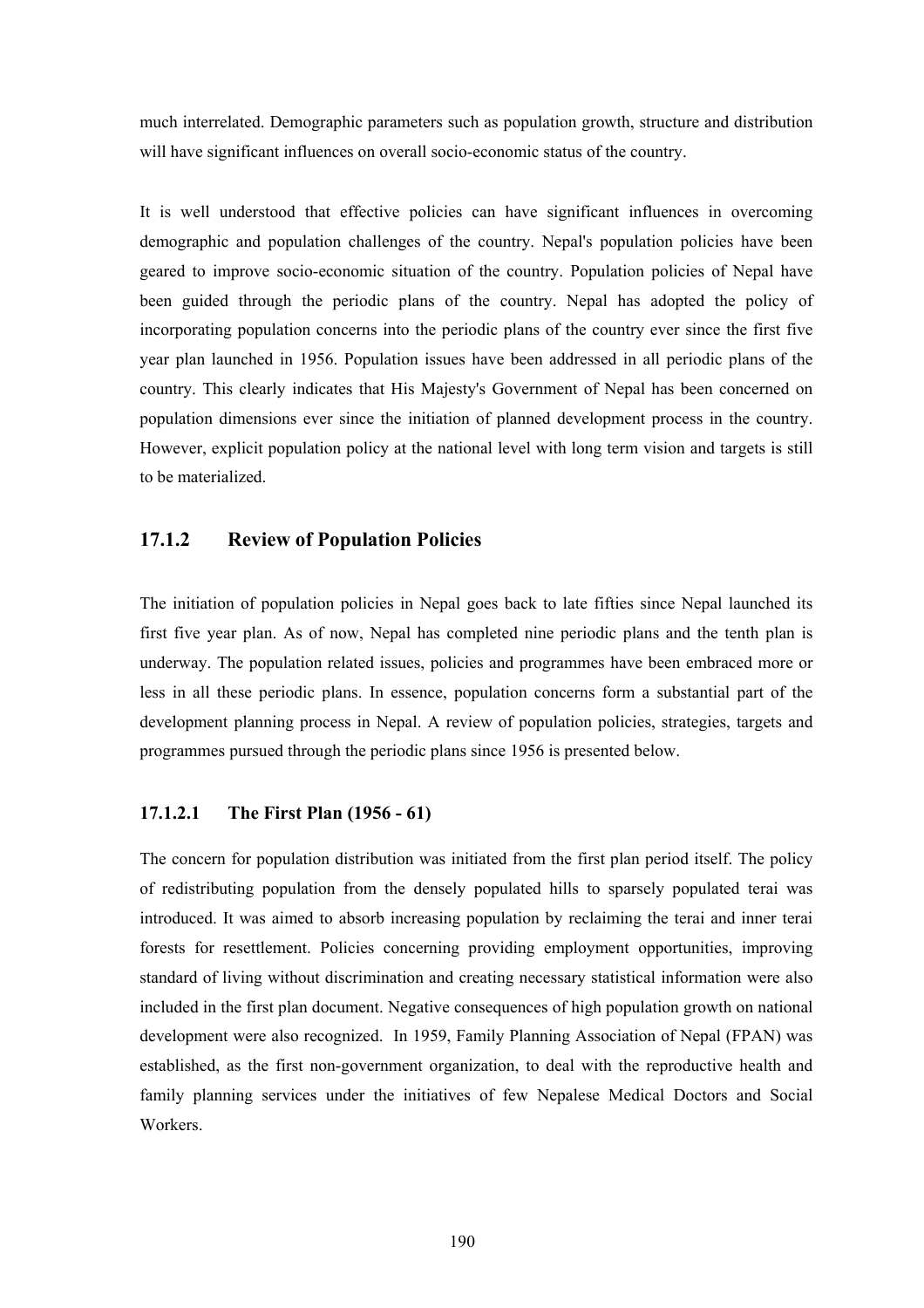#### **17.1.2.2 The Second Plan (1962-65)**

The second three year plan document of the country was oriented towards resettlement programmes for absorbing the increased population. The second plan of the country had addressed management aspect of population by having established Nepal Resettlement Company in 1962. Extension of social services and increased employment opportunities through labor intensive schemes were considered as supplementary policies related to population. Similarly, with the objective of bringing equilibrium between population growth and economic output of the country, the policy of family planning was emphasized .

### **17.1.2.3 The Third Plan (1965-70)**

The population policy of Nepal was initiated formally during the third plan period. Before this, population concerns were incorporated into the plan document without having any explicit policy guidelines on population. In the third plan document, a separate chapter on 'Population and Manpower' was included. Family planning was focused as an integral part of the population policy. The need for population control was first reflected in the third plan document. Since then fertility reduction has remained a common denominator in all population related policies and programmes of Nepal. As such, third plan provided an impetus to the development of population policy in the country.

The third plan had assessed that expanded health services led to increase in life expectancy and increased rate of population growth in the country. It had also predicted that the population of Nepal will grow at a faster rate due to a higher standard of the public health measures. Thus, it was realized that it would not be possible to decrease population and increase the standard of living of the people unless the birth rate is controlled. Positive steps were advocated in the field of family planning.

The third plan had examined the implications of increased population on health, resettlement, employment and income. Recognizing the vitality of agriculture and limited resources to raise the living standard of the people, the plan noted that simply to maintain the present per capita income, production must increase. Scarce resources will be absorbed in maintaining income levels rather than increasing them. This justified the need for undertaking an effective and widespread family planning programme.

Even though official family planning programme, as part of the population policy, can be traced only from 1965 onwards, family planning services were offered in Nepal by the Family Planning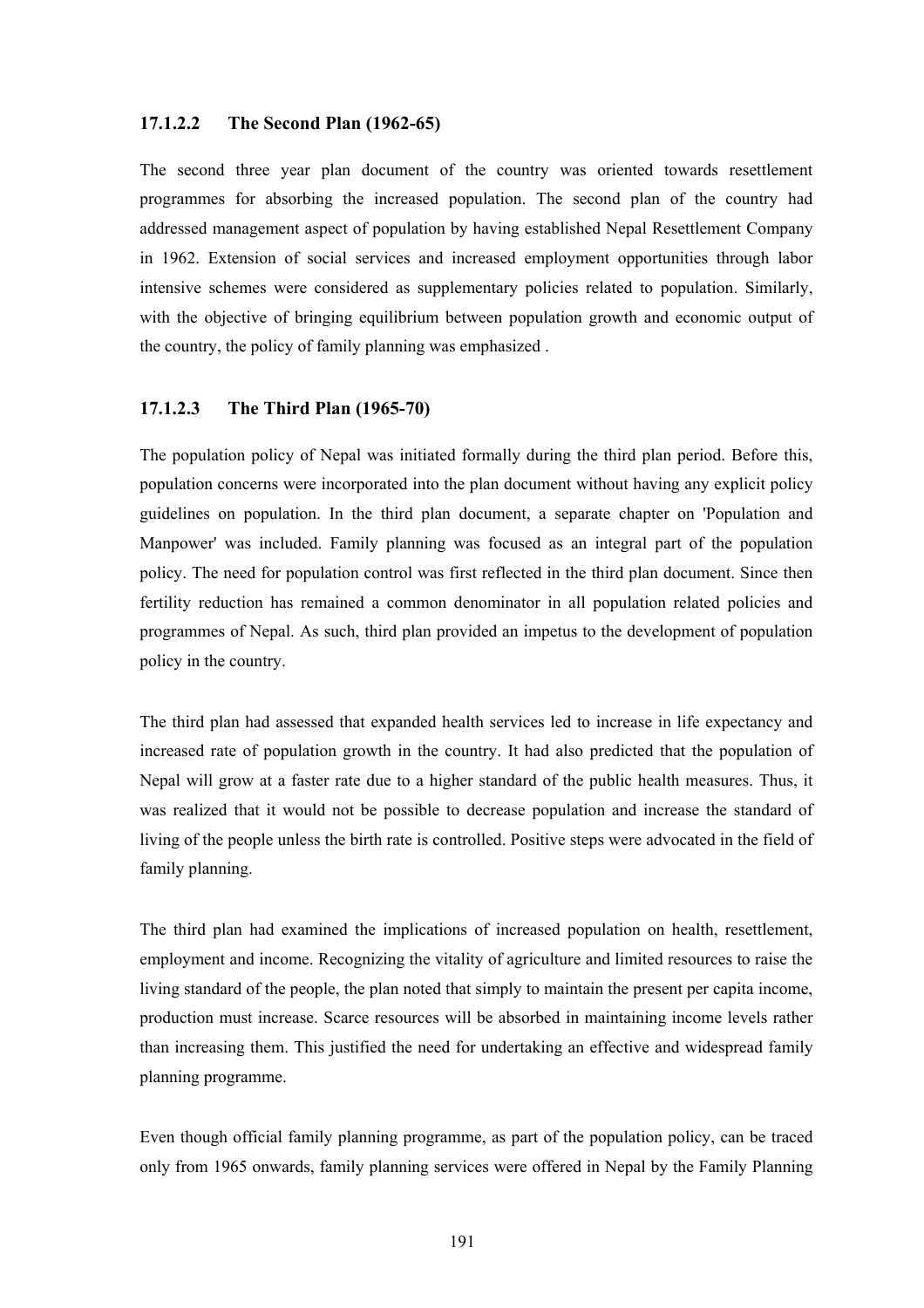Association as early as 1959. In 1968, Nepal Family Planning and Maternal and Child Health Board, a semi-autonomous body under the Ministry of Health was also formed. The board was mandated for taking measures to reduce the CBR from 40 to 38, infant mortality rate from 200 to 150, and to provide maternal and child health services systematically throughout the country. Similarly it was also targeted to decrease the crude birth rate from 39.1 in 1967 to 38.1 by 1970.

#### **17.1.2.4 The Fourth Plan (1970-75)**

Like the third plan, the fourth plan also included a separate chapter on Population and Manpower. The fourth plan reiterated earlier policies of using manpower resources, family planning programmes, labor intensive techniques, use of indigenous resources to absorb maximum manpower and the control of population growth. This plan identified some prerequisites for bringing about required changes in the economic and social conditions, cultural patterns and aspirations of common man.

The plan document observed increased life expectancy due to declining deaths contributed by expansion of modern health care system in the country while birthrates remained high. The plan document had also noticed that decline in deaths and rather stagnant birth rates contributed to rapid increases in population. As such, the fourth plan had set strategies for the reduction of the birth rate through change in socio-economic condition and cultural practices of the people and family planning programmes.

The plan made an analysis of the density on land and also acknowledged the difficulty in meeting other socio-infrastructural needs (education, employment, health, drinking water) for the increasing population. It also explicitly expressed that other sectors of the economy must be expanded in order to absorb the growing labor force, to decrease dependency and to reduce disguise and under-employment in the agricultural sector. In the fourth plan period family planning services had been targeted to cover 15% or 12000 married couples by the end of 1974/1975. It was later revised to 13% and the target was set for regional and district levels.

In May 1974, the National Planning Commission (NPC) constituted a Task Force on Population Policy. The task force defined population policy 'as that portion of public policy which deals with laws, administrative regulations, and action programmes having an indirect or direct effect on population growth and distribution'. The need for having an explicit population policy of the country was duly emphasized by the task force. The population issues were viewed in terms of total change and from a broader perspective. Four variables: fertility, mortality, migration and population growth were thought to be intimately linked with population policy. The task force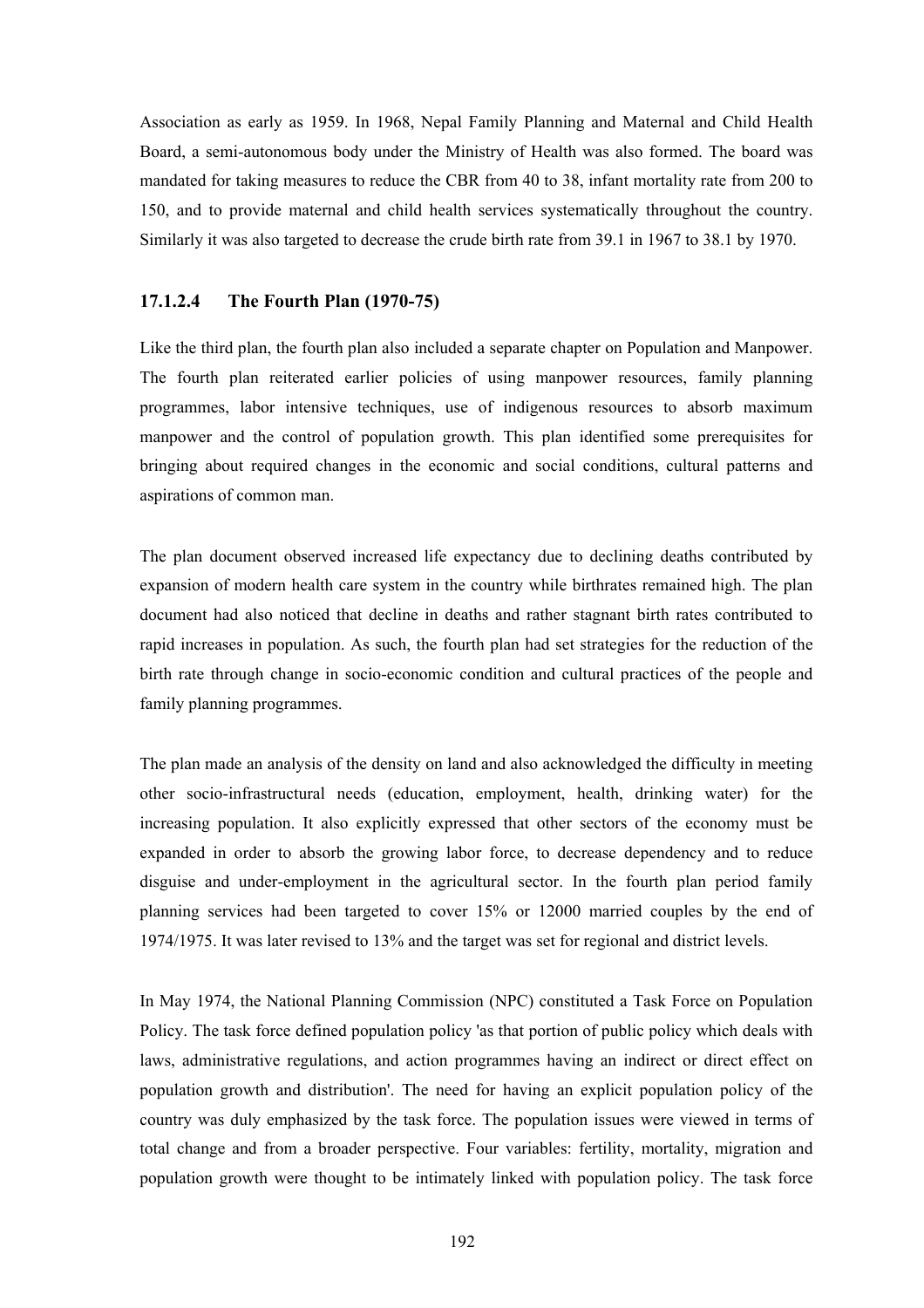considered population policy as an integral part of the national development policy. In the formulation of a population policy, the following factors were suggested for consideration.

- To consider the population policy as an integral part of national development planning.
- To make population policy concerned with both public and private sector activities.
- To formulate population policy on the basis of certain time-limited goals ; and
- To make population policy people-oriented, i.e. mainly concerned with improving the quality of life of the Nepalese people.

The task force recommended to form a Population Co-ordination Board under the National Planning Commission to coordinate various activities of the sectoral ministries/departments. It also recommended the implementation of vital registration system, entry permits, promotion of female education, intensive family planning programmes in high population density districts.

## **17.1.2.5 The Fifth Plan (1975-80)**

The fifth plan adopted the major recommendations of the task force formed during the fourth plan. The plan document emphasized the following policies with regard to population issues of the country.

- To reduce CBR through basic development and reforms in social, economic, cultural and educational aspects as well as through family planning and maternal child health programmes.
- To regulate internal migration from hill to the terai in a planned and systematic way.
- To regulate external migration to minimize the impact of immigration on population growth.
- To achieve the optimum distribution of population across regional axis, especially in the western terai.
- To provide provision and expansion of basic facilities, e.g. schools, hospitals, drinking water, etc. in selected centers for urbanization.

During the fifth plan period, vital registration system was introduced in some districts. Permanent methods of family planning were officially promoted as cost-effective methods requiring minimum follow-up and supervision. Mobile camps for sterilization became a popular approach for delivering family planning services in the country.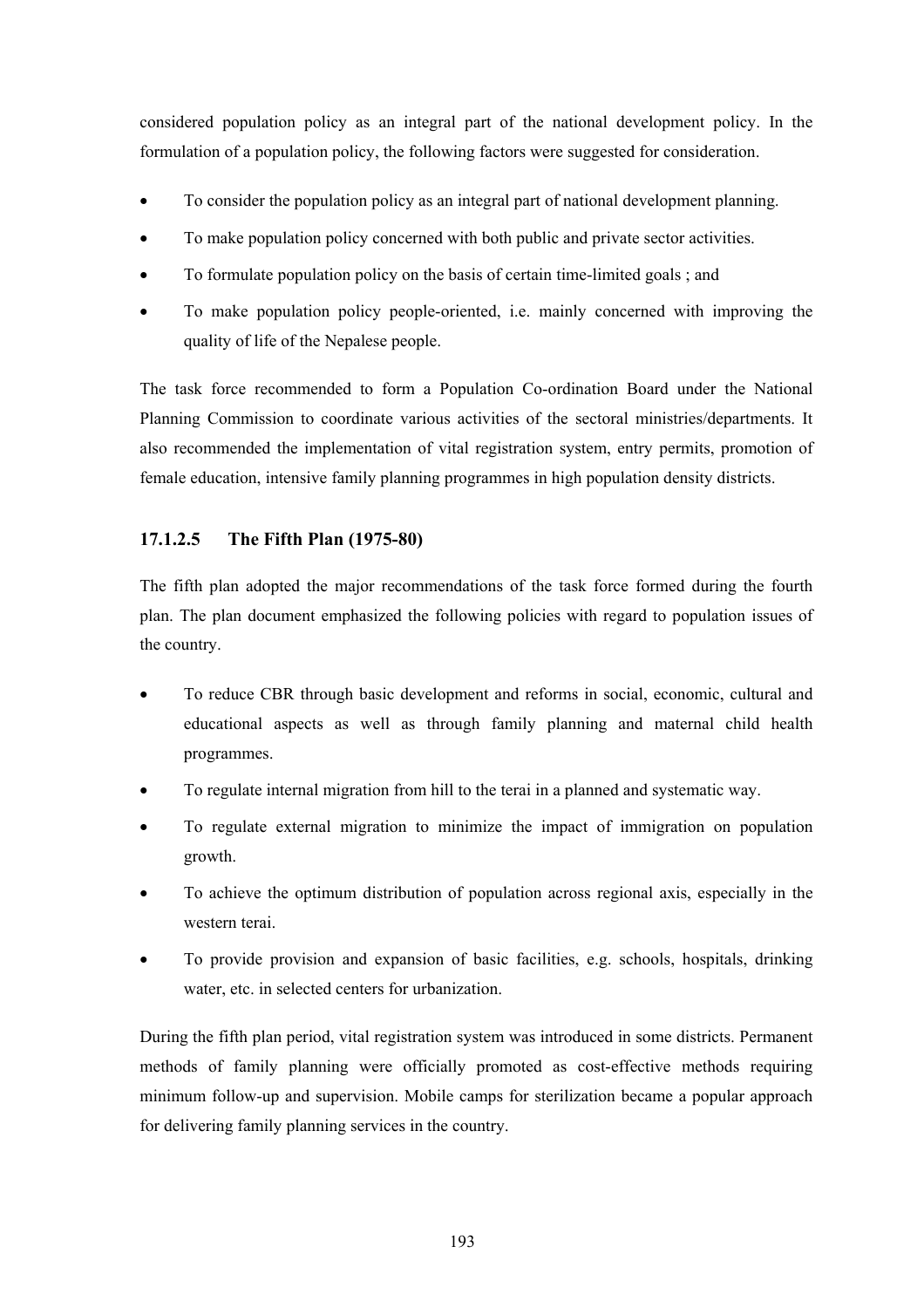In 1975, a high level Population Policy Coordination Committee was constituted. Later on, it was converted to the National Commission on Population (NCP) in the year 1980.

# **17.1.2.6 The Sixth Plan (1980-85)**

Like the preceding plans, the sixth plan adopted a broad policy of reducing the population growth rate to maintain a balance between available resources and increased population. Specific objectives contained in the plan were:

- To reduce population growth rate of 2.3 percent per annum through provision of proper infrastructure. Adequate external and internal resources will have to be utilized for preparing the infrastructure in order to achieve the reduced population growth rate.
- To regulate internal migration from hills to the terai, feasibility of planned resettlement programmes will be studied. Based on the appropriateness, planned resettlement in the hills will be implemented.

Major policies and strategies adopted by the plan were:

- To make available family planning services to high fertility rural areas.
- To promote permanent methods of family planning instead of the temporary methods. Married women aged 20-39 will be the target population. Intensive family planning programmes will be launched in high population density areas.
- To make population education more widespread with a focus on rural areas.
- To increase participation of people, specially of women in population control programmes.
- To make expansion of basic facilities in the hills to discourage migration to the terai and planned urbanization in low growth rate areas.
- To facilitate the implementation of recommendations made by studies sponsored by the National Commission on Population with a focus on motivating people to adopt family planning services.

The sixth plan had fixed the target of bringing down TFR by 0.5 during the plan period, death rate from 19 to 17 per 1000 population and thereby population growth rate to 2.3 percent per annum by 1985. Likewise, during this plan period an ambitious National Population Strategy (NPS), 1983 was also adopted. The National Population Strategy consisted of both short term and long term strategies. Major goals were to: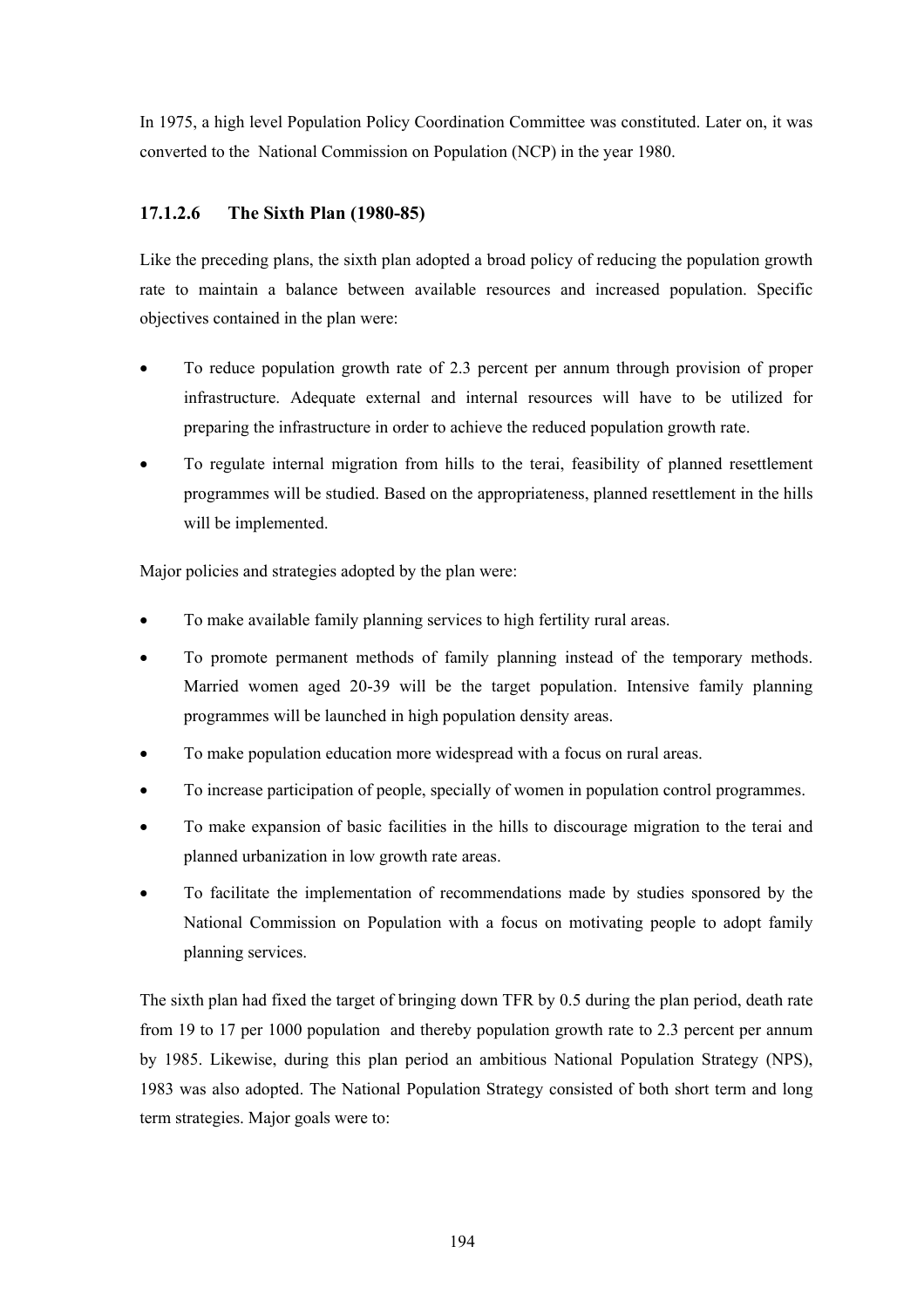- Reduce TFR from 6.3 to 5.8 by the year 1985, to 4.0 by the year 1990 and to 2.5 by the year 2000.
- Reduce population growth rate of 2.6 percent to 2.2 percent by the year 1985, to 1.9 percent in 1990, to 1.6 percent in 1995 and to 1.2 percent in 2000. To achieve those targets the following strategic thrusts were adopted.
	- o Accord high priority for fulfillment of the current substantial unmet needs for family planning services.
	- o Integrate population programmes in all projects relating to environment, forestry, agriculture and rural development.
	- o Emphasize the programmes that helps to increase the status of women, female education and employment.
	- o Mobilize local bodies, class organizations and NGOs in all population and fertility reduction programmes.
- Control the steadily increasing immigration into the country.
- Create institutional framework for the design and implementation of the strategic thrusts as stated above.

Several policy decisions were made and a plan of action was developed by the National Commission on Population concerning implementation of the national population strategies. However its implementation part remained very weak., it was revealed that many of the total policies and/or actions proposed through the strategies were not put into action. Most of the targets and strategies set by NPS were considered as vague and ambiguous. However, continued emphasis on family planning programmes received some impetus during the sixth plan period.

### **17.1.2.7 The Seventh Plan (1985-90)**

During preparation phase of the seventh plan, an assessment was made on the impact of the development polices and programmes adopted through the preceding periodic plans. The outcome of such assessment was found to be very gloomy. Population growth continued further and economic development remained sluggish while even the minimum basic needs of the people remained unfulfilled. It was acknowledged that failure to boost the production of traditional export items led to a situation whereby whatever was produced had to be diverted to meet the needs of the growing population. The seventh plan document observed that one of the major challenges that the country faced was to design appropriate steps to tackle the population problem. Curbing population growth needed to be accorded a high priority.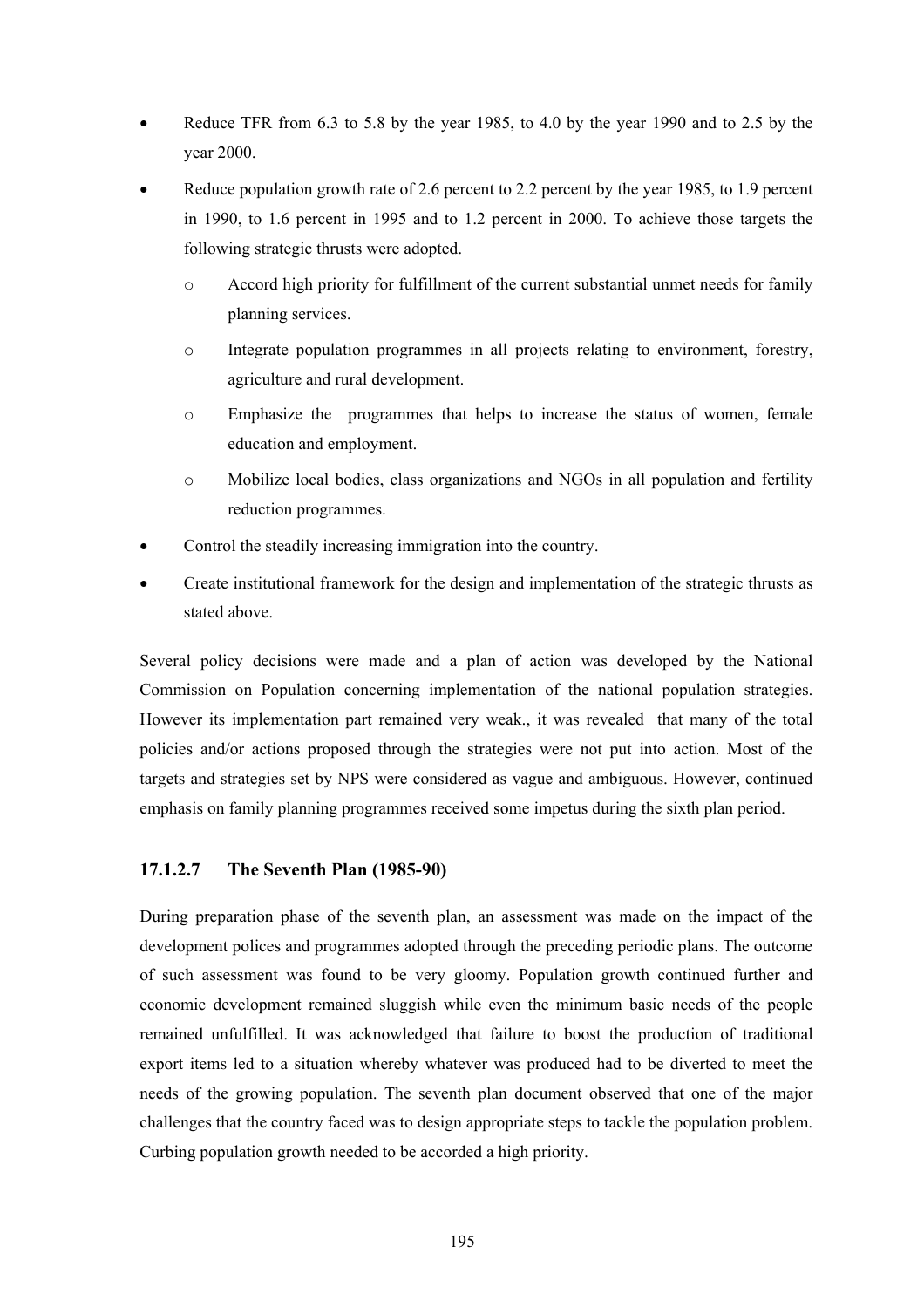The seventh plan marks a mile stone in the development of population policy in Nepal. This plan consisted of several elements to expedite the population concerns. Firstly, it took a long term perspective on population growth and set targets with respect to fertility and population growth rates. Secondly, it realized the need of integrating population issues into the development process. Thirdly, it emphasized the importance of raising women's status in influencing the fertility behavior. Fourthly, it identified immigration as the area for major policy intervention. And, finally it also realized the role of communities, civil societies and NGOs in influencing the fertility behavior.

The national population strategy adopted in 1983 remained almost unchanged in the seventh plan. Population policies adopted during the seventh plan were based excessively on the national population strategy. The long term objective of the population policy in the seventh plan was to strike a balance between population growth and economic development by reducing the adverse effects on population structure and its distribution that result from the pressure of unchecked population growth. A new concept of 'minimum basic needs' was introduced during the plan period. To accomplish these objectives, the population policies of the seventh plan were:

- To expand family planning services and meet unfulfilled demand for such services.
- To integrate population programmes with development programmes keeping in mind the interrelationship that exists between development and population.
- To emphasize women's development programmes, since women's status in the society, women's education and women's employment have a positive impact on constraining population growth.
- To increase participation of local bodies and class organizations in reducing population growth.
- To control the continuous flow of immigration.

During the plan period, some operational policies were also formulated. Such polices included expansion of family planning services in densely populated areas, integration of population variables in sectoral development programmes, and increased emphasis on women's education and employment expected to propagate the idea of small family size norms, and in turn influence the fertility behavior. Other operational policies adopted during the plan period included active participation of local bodies and class organizations in implementing population programmes at the grass root level, and control of immigration through regulated entry and exit and work permit system.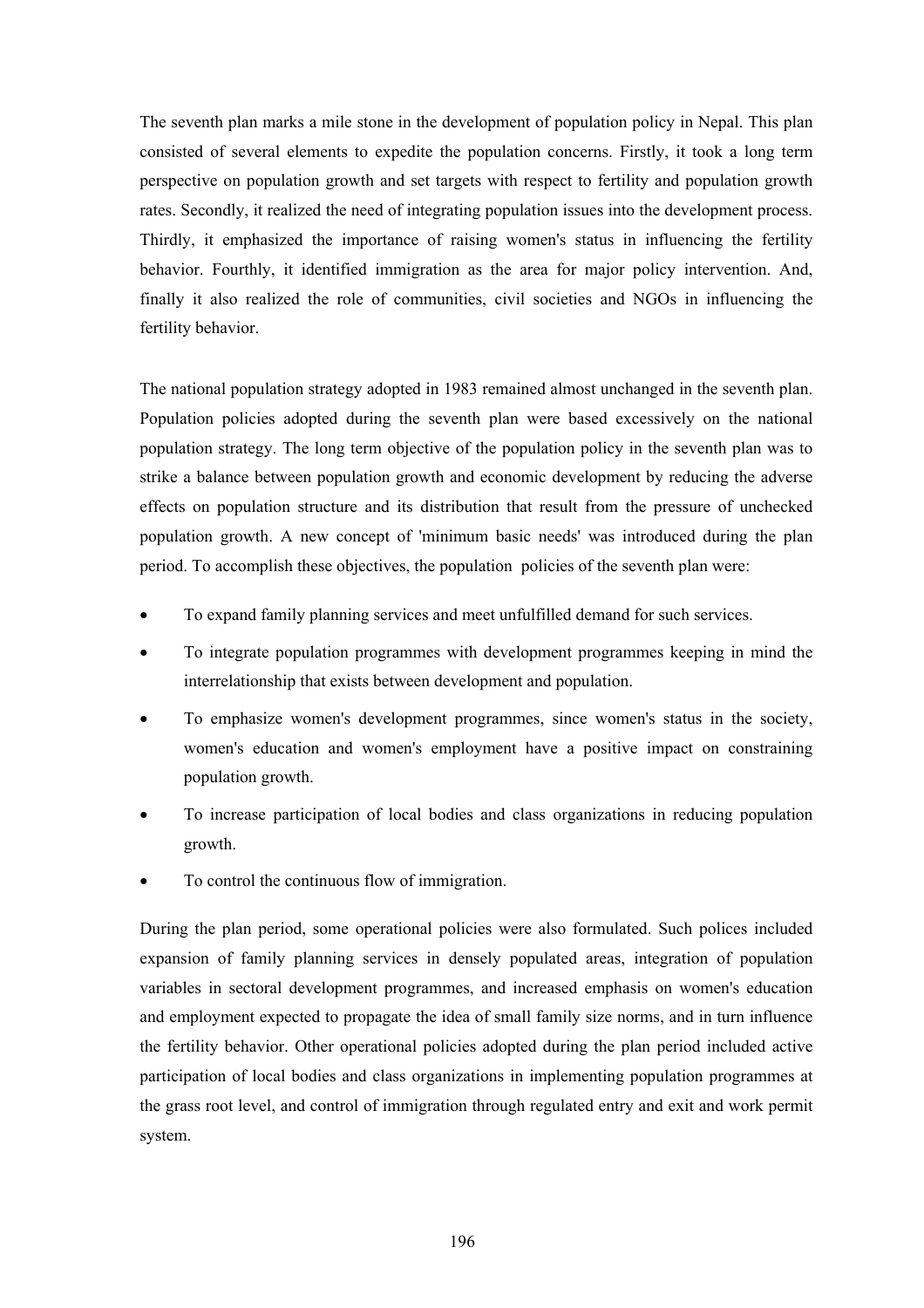The seventh plan adopted the long term target set through the national population strategy of reducing total fertility rate to 2.5 by the year 2000. It also set a target of reducing the total fertility rate to 4.0 and infant mortality rate to 98.3 per thousand and increasing average life expectancy to 55.4 years by the end of the plan period. The seventh plan aimed at intensifying family planning programmes to reduce the population growth.

For the first time in Nepal's planned development, the seventh plan document contained separate chapters on women and development and child development. The objective of increasing women's participation in development was to raise social and economic status of women. In this context, one of the policies was to implement maternity and child health programme as a priority activity. Under the child development, the plan envisioned all-round development of child through better provision of health, nutrition, and education. It was realized that fertility behavior is intricately associated with women's autonomy/status and until and unless, women's status is improved, there may not be any change in their reproductive behavior . Improvement in women's status was considered as crucial for reducing the population growth.

Although many of the goals of the national population strategy were incorporated into the plan document, the operational mechanisms suggested remained to be implemented. None of the six working groups proposed by the NCP really functioned. Similarly, grants to district development committees that were required to be spent on population activities were disregarded. Establishment of population units in sectoral ministries were also not incorporated, neglecting the integration aspect that was emphasized as crucial for socio-economic and demographic transformation. Thus, instead of having a pronounced policy statement for balancing population growth with economic development during the seventh plan period, the performance had been rather dismal. The following table highlights the performance of the seventh plan period.

| Indicators                  | 1985-1990 |        |             |  |
|-----------------------------|-----------|--------|-------------|--|
|                             | Base Year | Target | Achievement |  |
| Population Growth Rate      | 2.7       | 2.0    | 2.6         |  |
| Crude Birth Rate            | 41.6      | 32.2   | 39.6        |  |
| Crude Death Rate            | 16.6      | 12.8   | 13.9        |  |
| <b>Total fertility Rate</b> | 6.1       | 4.0    | 5.8         |  |
| <b>Infant Mortality</b>     | 111.5     | 98.3   | 105.3       |  |

**Table 17.1 : Demographic targets and performance of the seventh plan.**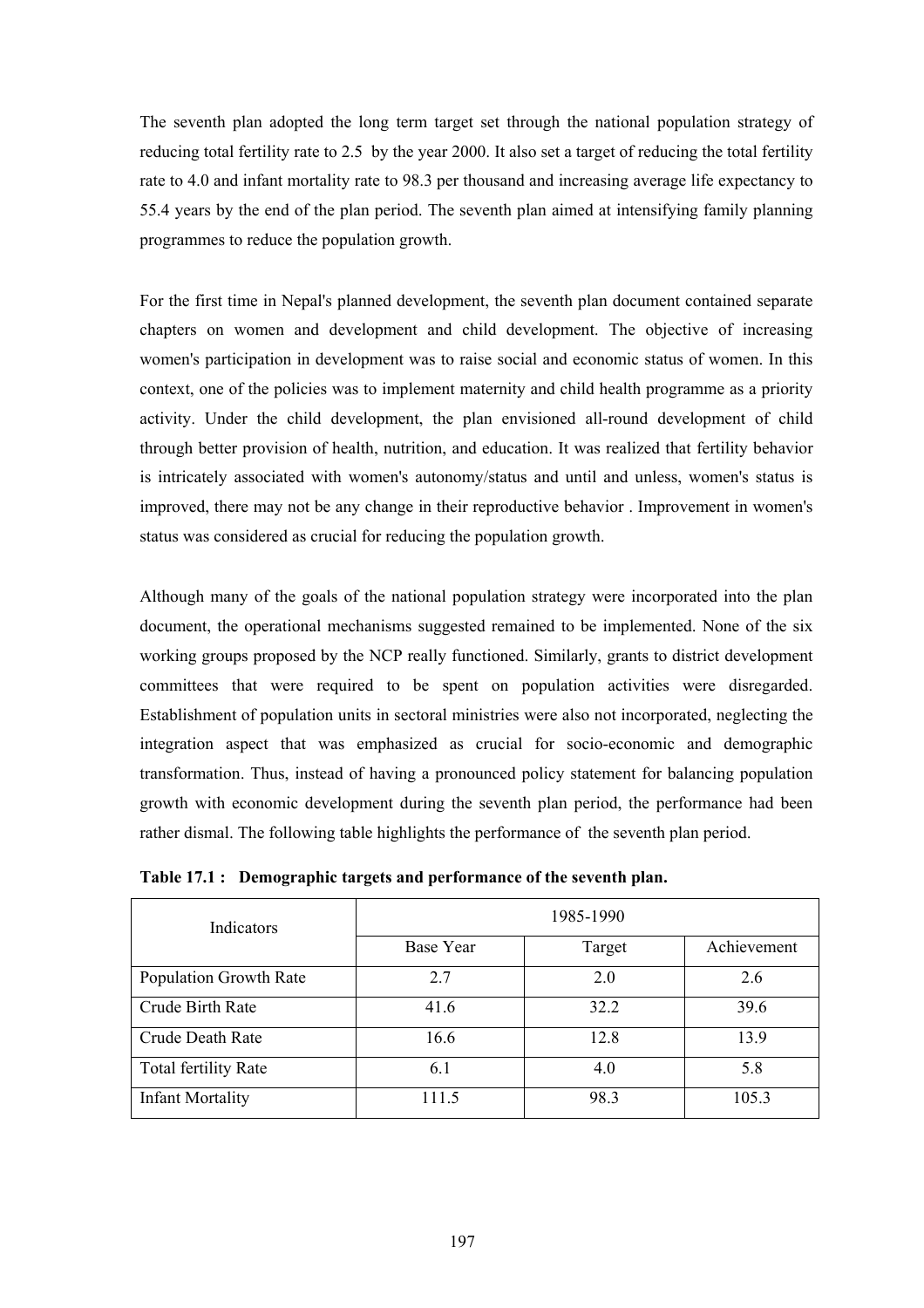The seventh plan adopted an ambitious target of TFR reduction to 2.5 by 2000 AD. However, it discarded some important policies and institutional mechanism proposed by the NPS. Functional linkages between the population polices and programmes of the line agencies were missing. At the beginning of the seventh plan, a 15 year programme of fulfilling the basic needs of Nepalese people by the year 2000 AD was declared. This programme consisted of separate demographic targets, such as annual population growth rate of 1.9 percent with a TFR of 4.0. While, on the other side, NPS had set the target of 1.2 percent annual population growth rate and a TFR of 2.5 by the year 2000 AD. Setting of two targets led to a lot of confusions for the implementing agencies. Anyway, both the targets remained far from being achieved.

The overall development performance of the past seven periodic plans were considered far from satisfactory, due to high population growth and low GDP growth rates with marginal improvement in per capita income of the people. During the third plan period, the average annual GDP growth (2.7 percent) was slightly higher than population growth. But during the fourth and fifth plans, the GDP growth rates of 1.8 and 2.3 percent respectively lagged behind population growth rate of more than 2 percent. It was only during the sixth and seventh plan periods, the GDP growth rates of 4.0 percent and 4.6 percent respectively exceeded the average population growth rates of about 2.6 percent by an appreciable margin.

#### **17.1.2.8 The Eighth Plan (1992-97)**

This was the first plan after the restoration of democracy in Nepal. The previously drafted eighth plan document aimed to bring down significant reduction in the prevailing high fertility rate, to reduce adverse effect exerted by the uneven population distribution, and to raise the life expectancy. Accordingly, the draft plan targeted to bring down TFR from 5.8 to 4.0, infant mortality rate from 102.1 to 63.6 and to raise life expectancy from 54.3 years to 59.9 years. The annual growth rate of population was to be reduced from 2.6 percent to 2.2 percent. The plan document of the eighth plan previously drafted intended to bring a balance between the population growth and the pace of economic development of the country.

Due to political changes in the country, the original draft of the eighth plan could not be adopted. After a gap of two years (1990-92), the eighth plan document was finally endorsed incorporating policies and programmes related to population. The eighth plan document contained a separate chapter on Population, which is considered as an important initiation to prioritize the population concerns. The eighth plan aimed to address the following two challenges of the population sector in the country.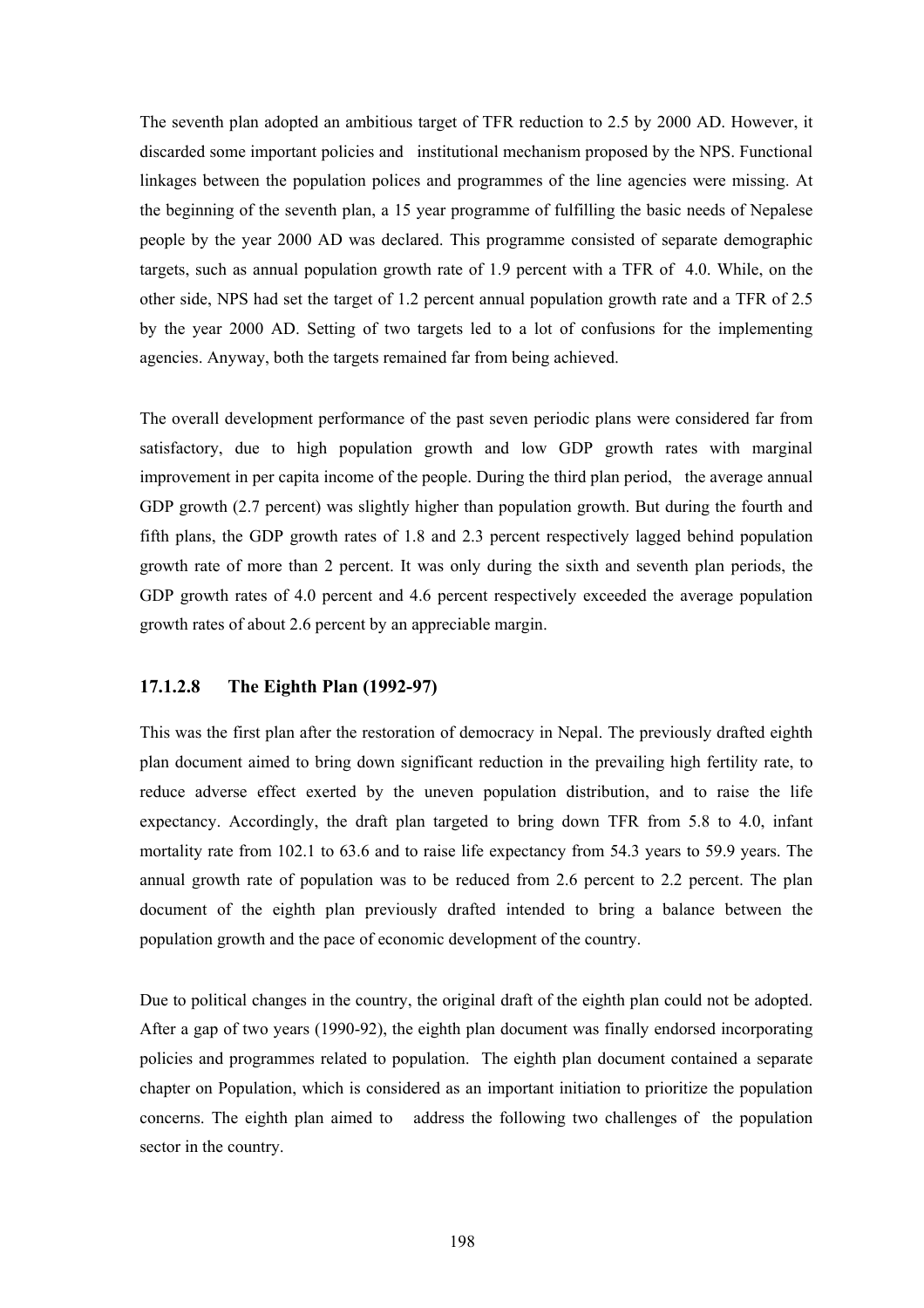- To regulate population growth rate, and
- To solve the problems arising out of the effects of age composition created by the high fertility rate in the past and other possible effects in areas like migration, environment and urbanization.

The major objective of the national population policy adopted during the eighth plan period was to establish an adequate balance between population growth, socio economic development and environment and thereby helping the Nepalese people to fulfill their basic needs. The long term goal of the national population policy was to create a conducive environment for the formation of a small family size norms through socio- economic incentives and thereby restricting each couple's desire for two children only. Since no significant achievements could be made with regard to targets set during earlier periods, the long term targets in the eighth plan were revised without much substantive change in the policies. The eighth plan had set specific targets as the followings:

- To reduce the total fertility rate from 5.8 to 4.5
- To increase the present life expectancy from 54.4 to 61 years.
- To reduce the existing infant mortality rate from existing 102 to 80 per thousand.
- To reduce the child mortality rate under 5 years of age from 165 to 130 per thousand.
- To reduce the existing maternal mortality rate from 850 to 720 per 100,000 live births.
- To regulate internal migration.

For achieving the set targets, major policies on population adopted for the eighth plan were the followings:

- To create a congenial socio-economic atmosphere for small families with only two children and to motivate the couples for small families by implementing various programmes for promoting general people's living standard.
- To keep on developing the programmes related to women's development, adult literacy and education in order to improve women's socio-economic status.
- To integrate the family planning programme with the primary health programme and then implement it.
- To expand NGOs and other private agencies to make family planning services available up to the grass-root level in an effective manner.
- To develop skilled manpower through training and extension programmes.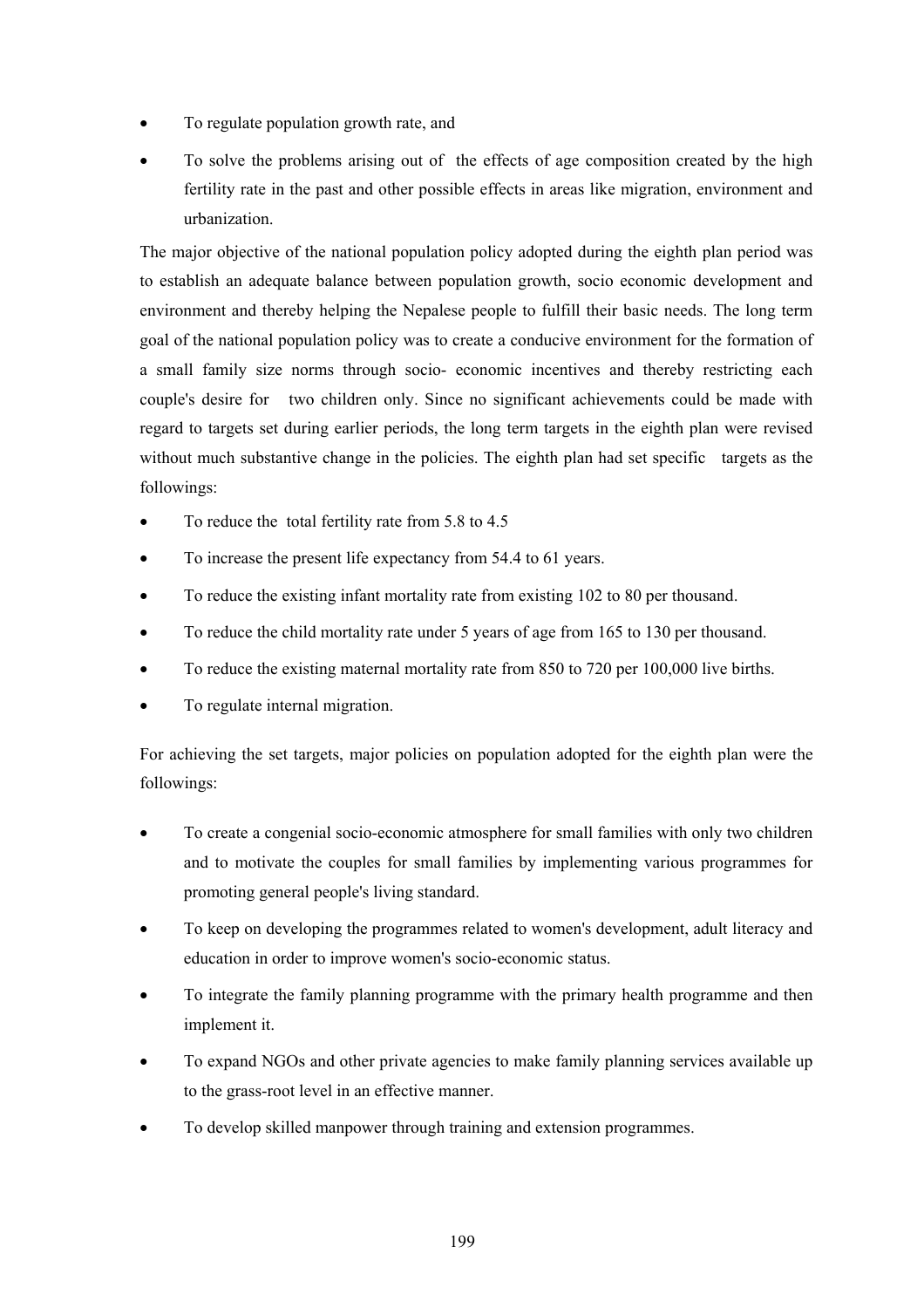Similarly issues related to population were also contained in the health and family planning, women in development and child development sections of the eighth plan document. The specific programmes related to population during eighth five year plan were grouped under the following six broad headings.

- i. MCH and Family Planning Service Delivery.
- ii. IEC and Population Education
- iii. Status of Women.
- iv. Population and Development
- v. Population and Environment.
- vi. Migration and Urbanization.

The data reveals that improvements could be made in reducing infant mortality rate and child mortality rate during the plan period. The TFR could not improve as per the target yet the trend towards decline could be continued. The creation of the Ministry of Population and Environment (MoPE) in 1995 could be considered as fulfillment of the commitment made by the government in ICPD 1994 for taking ahead the population polices and programmes in an integrated way. However, the overall performance of the population programme was less than satisfactory during the eighth plan period, instead of having said that strategies and targets of the eighth plan were reformulated to make them achievable in reality. The main reason for the failure was due to the fact that major policy instruments were never implemented. Two years after bringing out the National Population Strategy, National Commission on Population reviewed the status of 91 population-related decisions of the government. It was found that out of the decision items studied, less than seven percent were successfully implemented, a little more than one-third were partially implemented and the rest were not implemented at all. These findings clearly illustrates the weak implementation of the population policy and unsatisfactory performance of the population programmes in the country.

#### **17.1.2.9 The Ninth Plan (1997-2002)**

The ninth plan was developed in the perspective of a 20 years long term plan. The main thrust of this plan was to alleviate poverty and thereby accelerate economic development of the country. It was also realized that the growing population caused environmental degradation and aggravated the problems of development. This required that triangular relationship among population, environment and development should be integrated and utilized for the progress of the country. Additional emphasis was sought on population management to achieve the goal of poverty alleviation through high employment generations. Similarly, in addition to bringing improvement and extension of services and supply system, it was required to meet the unmet need of family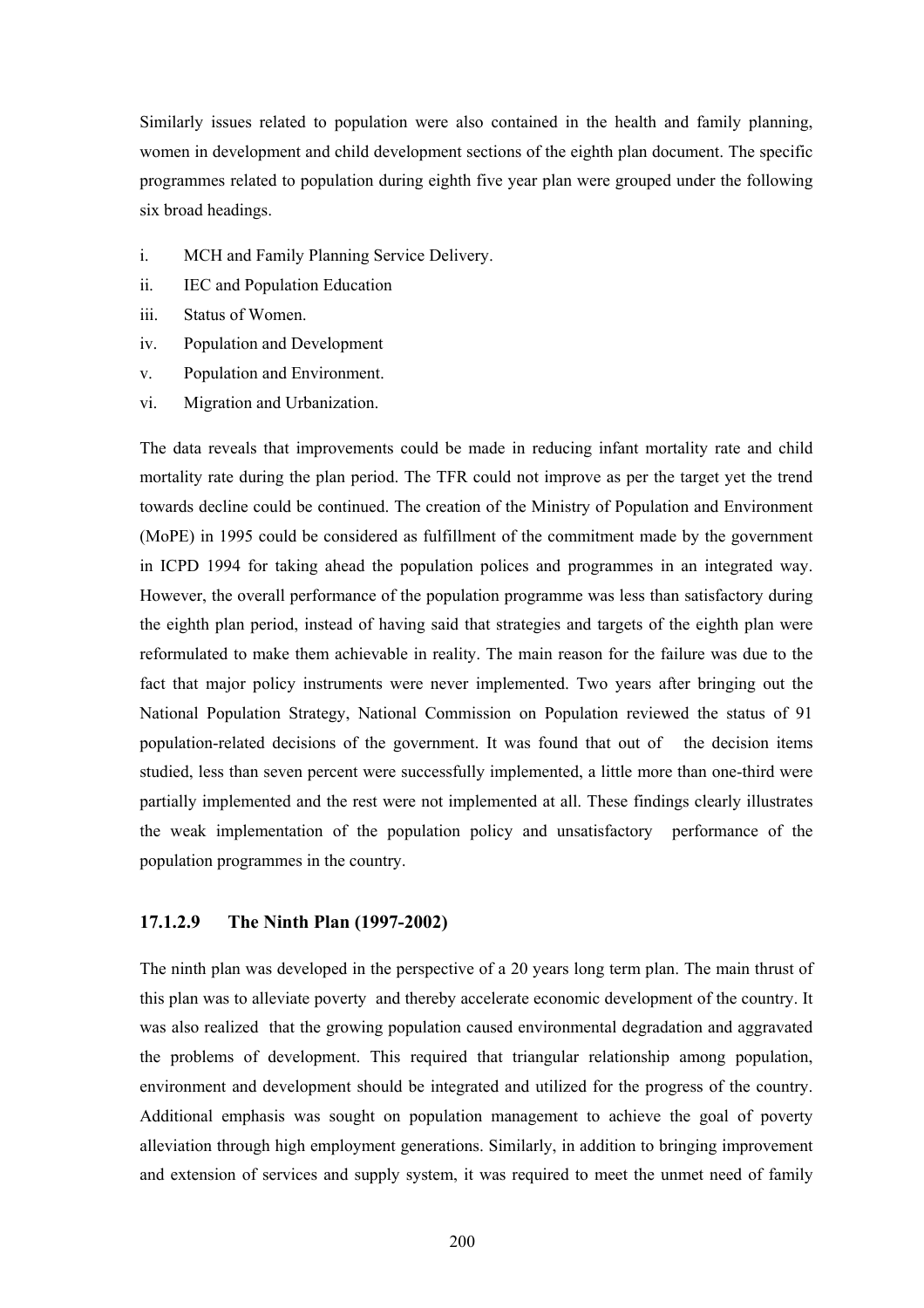planning services. The ninth plan document incorporated many of the commitments made by Nepal during the International Conference on Population and Development (ICPD) in 1994. The long term objective of the ninth plan was to bring down total fertility rate to the replacement level in the next 20 years. Immediate objectives of the plan were:

- To attract couples towards a two child family.
- To implement various programmes to bring down the fertility rate to replacement level in the coming 20 years.
- To ensure qualitative family planning and maternal child health services (FP/MCH services) easily accessible and available.

The ninth plan had set the following targets based on status of 1996/97

### **Table 17.2 : Targets of the Ninth Plan.**

| Description                                      | <b>Status</b><br>(1996/97) | Target of the Ninth<br>Plan(2001/02) |
|--------------------------------------------------|----------------------------|--------------------------------------|
| Total Fertility Rate (TFR)                       | 4.58                       | 4.2                                  |
| Contraceptive Prevalence Rate (CPR)              | 30.1                       | 37.0                                 |
| Percent of Married Women Aged 15-19 Years (in %) | 42.1                       | 36.1                                 |
| Infant Mortality Rate/1000                       | 74.7                       | 61.5                                 |
| Child Mortality Rate/1000                        | 118                        | 1023                                 |
| Maternal Mortality Rate/100,000                  | 439.0                      | 400.0                                |

In addition to the demographic targets, the ninth plan also adopted the goal of undertaking qualitative reforms in the management of population. Major qualitative goals consisted of:

- Increasing the satisfaction of target groups,
- Intensifying the awareness regarding the benefits of small family,
- Developing an attitude down the local level for bringing balance between population and resources,
- Enhancing male participation in population management , care of the infant and information dissemination,
- Increasing the participation of local units to provide quality services,
- Providing quality services by intensifying public awareness towards the importance of antenatal and postnatal care for the reduction of maternal mortality and infant mortality,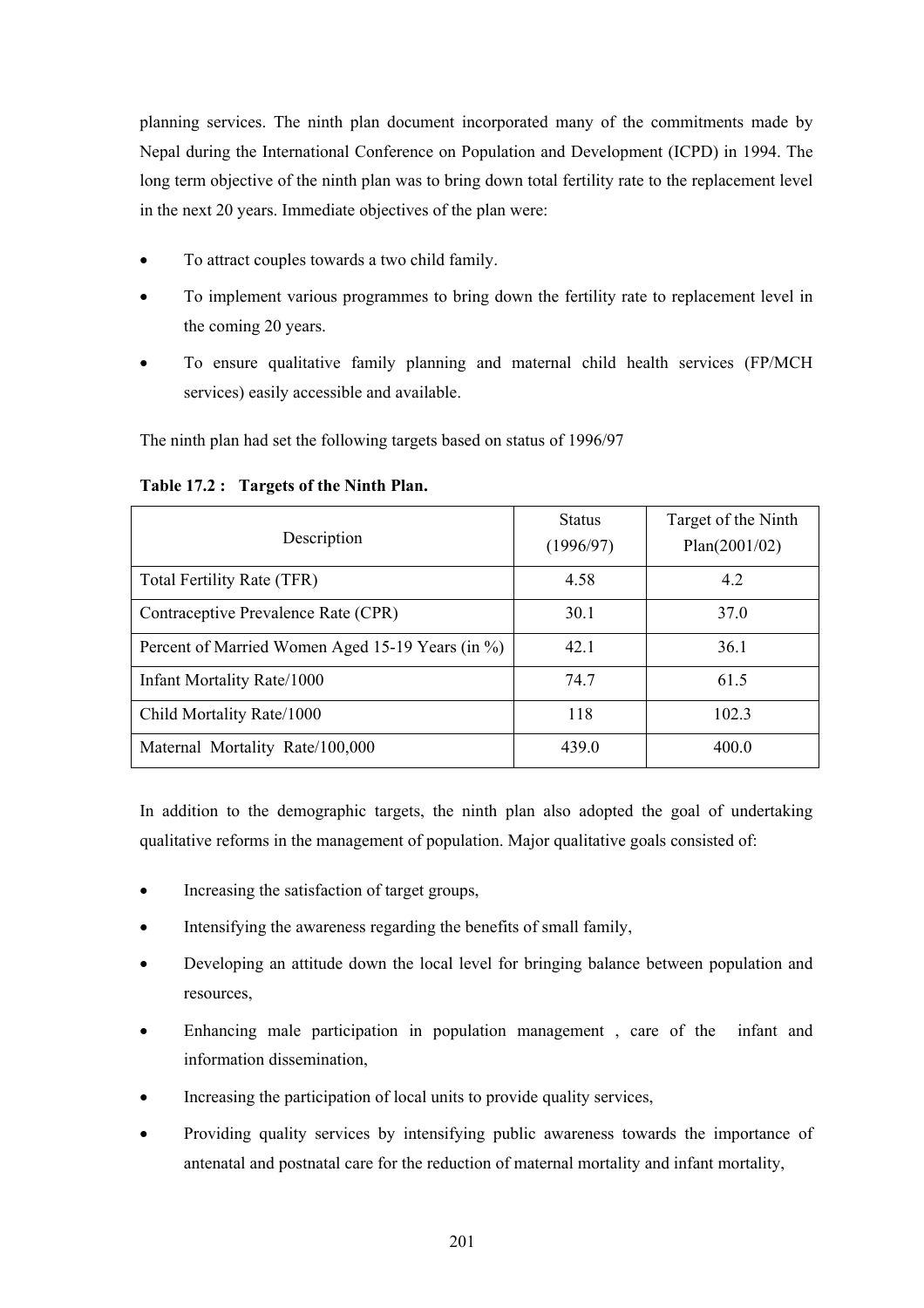• Enhancing safe motherhood and breast feeding.

The population polices and implementation strategies of the ninth plan consisted of:

- To develop the concept of two children per family by emphasizing the socio-economic development activities which motivates a desire for small family.
- To conduct programmes concerning population, development and environment in an integrated manner.
- To give special emphasis on fertility and child health in national health services.
- To provide quality services and methods of family planning according to specific needs of users.
- To encourage the involvement of local units and government organizations in the delivery of population and reproductive health services.
- To provide preventive and curative health services for reducing child and maternal mortality in rural areas.
- To conduct informational and educational programmes concerning various aspects of population management as well as safe motherhood, family planning and additional programmes which encourage control in the prevention of AIDS and diseases concerning reproductive and venereal diseases.
- To mobilize effectively the local units as well as non-government and community organizations in the population programmes.
- To encourage INGOs to work collaboratively with the local NGOs to contribute in the provision of services in reproductive health, maternal infant services and venereal diseases.
- To emphasize female education and employment opportunities.
- To make provision of special and additional grants to District Development Committees and Village Development Committees to implement women's empowerment and population management programmes.
- To adopt policy and programmes for regulation of international migration based on research findings.
- To undertake special programmes for social security and welfare of elderly population.
- To promote population education both in formal and non-formal education .
- To encourage male participation in family planning, reproductive health and caring of children.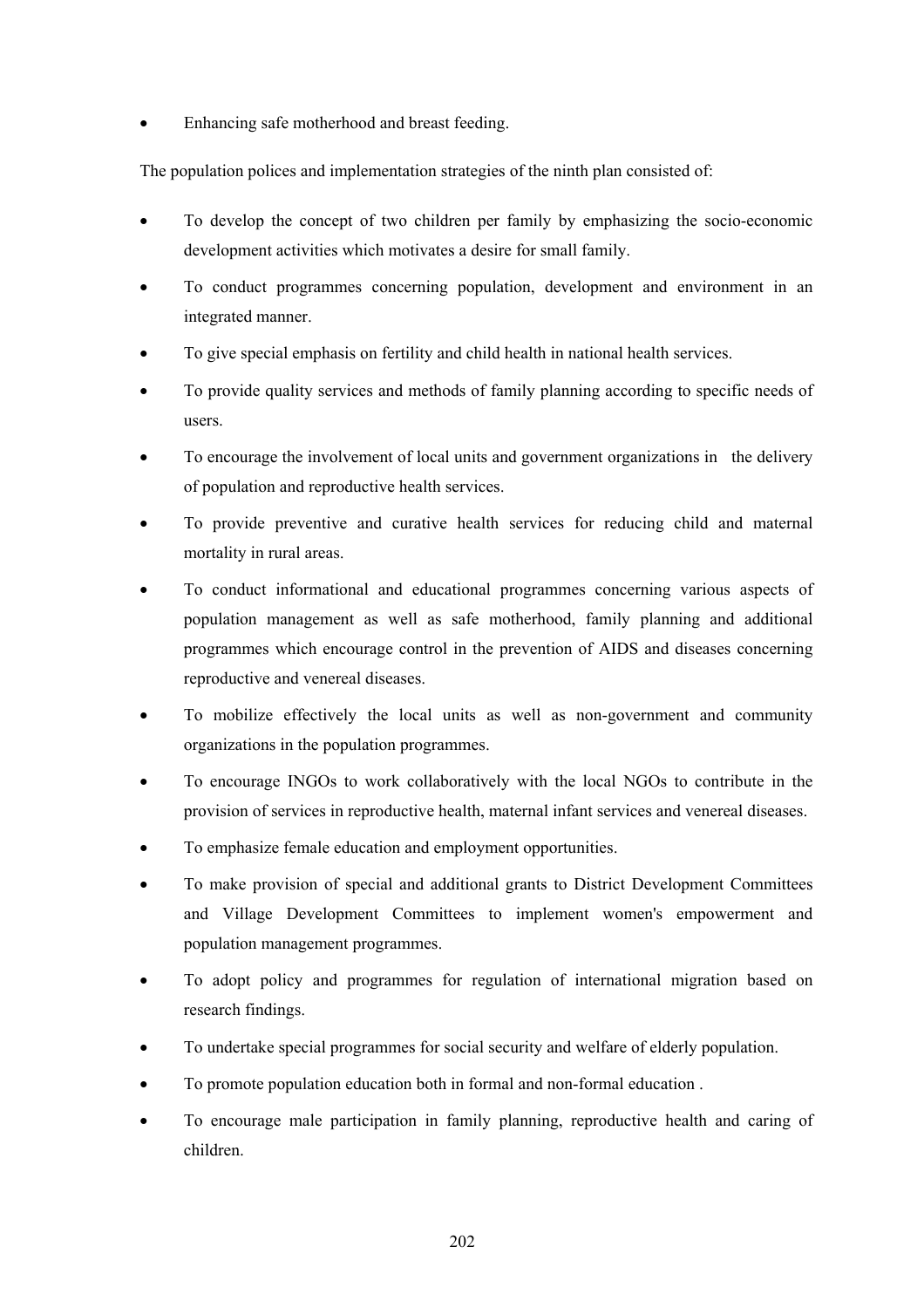- To develop effective and regular monitoring of population activities by involving experts from government, non-government and private sectors.
- To encourage studies and research in the field of population.

Specific programmes set by the ninth plan were as follows:

- Formulation of a Population Perspective Plan (PPP) for having long term vision on population management.
- Special programme for Adolescent and Youths, in consideration of the principal actor for the growth of population.
- Special programmes to raise awareness in increasing the minimum age for marriage and in enhancing the spacing.
- Providing family planning services in convenient place and time as desired by the users.
- Undertaking Information, Education and Communication Strategy (IEC) to popularize the concept of two children, raise the age of marriage and improve social status of women.
- Enhancing effectiveness of vital registration system.
- Incorporating population and reproductive health education in women education and employment.
- Strengthening Monitoring & Evaluation (M&E) system for regular monitoring and evaluation of the specified goals and activities.

The ninth plan document had incorporated population concerns through sectoral policies, strategies and programmes as well. In this context, the main topics have been education, health and child development under the social science and social security chapter and also the women and youth development chapter. These chapters have been considered as contributing factors to achieve the stated goals of the population sector.

The overall achievements made in population management during the ninth plan period could be considered reasonably satisfactory. With regard to target on lowering of TFR, it has exceeded the plan target marginally. Similarly, substantive progress has been recorded in some other demographic indicators as well. The following table highlights some commendable achievements of the ninth plan.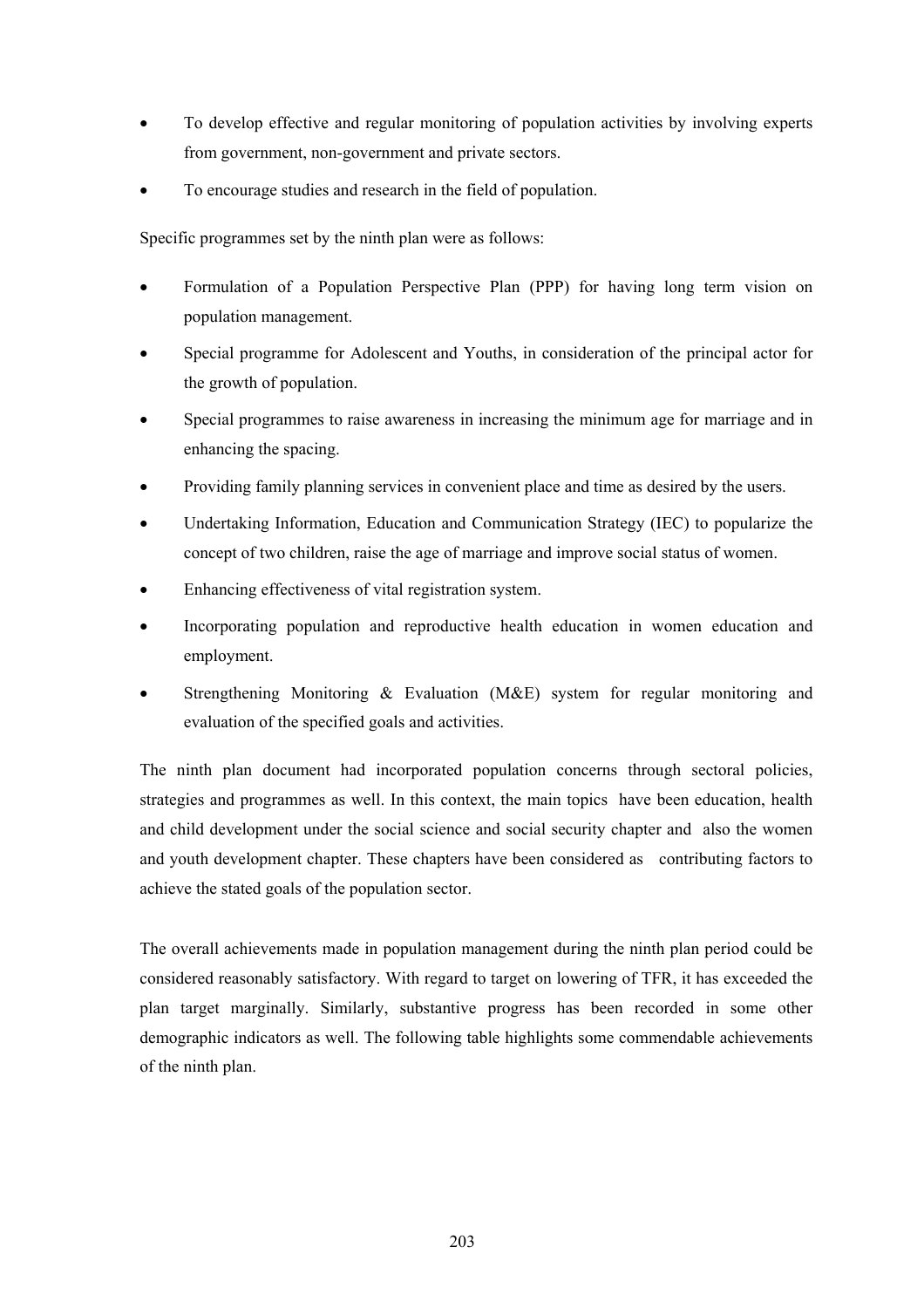| S.N |                                | <b>Status of</b> | <b>Ninth Plan</b>   |                     |  |
|-----|--------------------------------|------------------|---------------------|---------------------|--|
|     | <b>Description</b>             | 1996/97          | <b>Plan Targets</b> | <b>Achievements</b> |  |
| 1.  | Population Growth Rate (%)     | 2.3              |                     | 2.25                |  |
| 2.  | <b>Infant Mortality Rate</b>   | 74.7             | 61.5                | 64.2                |  |
|     | (per $1000$ )                  |                  |                     |                     |  |
| 3.  | <b>Maternal Mortality Rate</b> | 439.0            | 400.0               | 415.0               |  |
|     | (per $100,000$ )               |                  |                     |                     |  |
| 4.  | <b>Total Fertility Rate</b>    | 4.6              | 4.2                 | 4.1                 |  |
| 5.  | Contraceptive Prevalence Rate  | 30.1             | 36.6                | 39.3                |  |
|     | $(CPR)(\%)$                    |                  |                     |                     |  |
| 6.  | Average Life Expectancy        | 56.1             | 59.7                | 60.4                |  |
|     | (Years)                        |                  |                     |                     |  |
| 7.  | Literacy Rate (Age $15+$ )     | 37.8             | 70.0                | 49.2                |  |
|     | $(\%)$                         |                  |                     |                     |  |

**Table 17.3 : Achievements of the Ninth Plan.** 

Inspite of having several achievements in the field of population management during the ninth plan period, there remained several demographic challenges for enhancing socio-economic status of the Nepalese people. The demographic structure of Nepal is still characterized by its young people, high fertility, low prevalence of contraceptive and early marriage. The population growth has not matched with economic growth of the country. As such, the prevailing situation has led to widespread poverty and low socio-economic status of the Nepalese people. This has called for massive efforts to bring down the prevailing rate of population growth in the country.

#### **17.1.2.10 The Tenth Plan (2002-2007)**

Poverty alleviation has been the overriding objective of the tenth plan to promote faster broad based economic growth, equitable access to social and economic infrastructure and resources for the poor and marginalized groups, and ensure social inclusion. In the context of population related issues, many of the commitments made during ninth plan period have been renewed for the tenth plan period. The progress achieved during the ninth plan period on population and demographic issues is commendable in several areas, however it should be noted that gains have been made from a relatively low base. There is a need to continue further for having more impressive results. The major concerns have been incorporating population issues into the total development process and bringing behavioral change for accomplishing the demographic targets.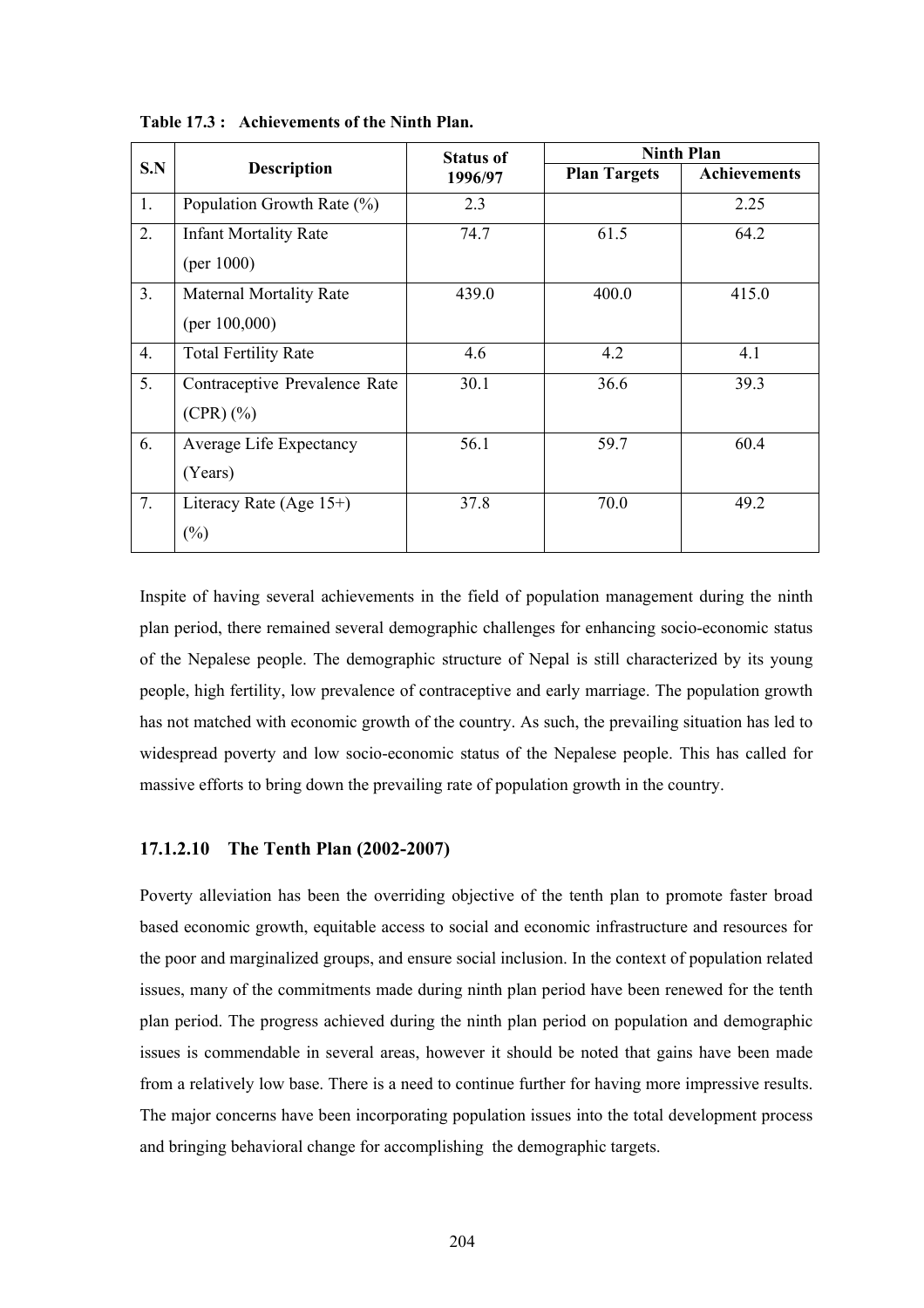#### **Long term Concept**

The long term concept on population management of the country has been to achieve the replacement level fertility by 2017 and to contribute towards poverty alleviation through educated, healthy and skilled human resource development for having a prosperous society.

### **Objectives**

The objectives of the tenth plan concerning population management are as follows.

- i. To associate the people into development activities through the development of small and quality family.
- ii. To systematize the migration process.

#### **Quantitative Targets**

The quantitative targets set for the tenth plan period are as follows:

|  | Table 17.4 : Targets of the Tenth Plan |  |  |
|--|----------------------------------------|--|--|
|  |                                        |  |  |

| S. No. | Description                        | Status of the | Targets of the Tenth Plan |             |  |
|--------|------------------------------------|---------------|---------------------------|-------------|--|
|        |                                    | Ninth Plan    | At Expected               | At Normal   |  |
|        |                                    |               | Growth Rate               | Growth Rate |  |
|        | <b>Total Fertility Rate</b>        | 4.1           | 3.5                       | 3.6         |  |
| 2.     | Contraceptive Prevalence Rate (%)  | 39.3          | 47                        | 46          |  |
| 3.     | <b>Infant Mortality Rate</b>       | 64.4          | 45                        | 47          |  |
|        | (per 1000 live births)             |               |                           |             |  |
| 4.     | Child Mortality Rate Under 5 Years | 91.2          | 72                        | 74          |  |
|        | (per 1000 live births)             |               |                           |             |  |

#### **Strategies**

The following strategies have been set for accomplishing specified objectives of the tenth plan as stated above.

- i. Strategies relating to first objective of the tenth plan, i.e. promoting small and quality family are the followings:
	- Easy access to reproductive health services, delayed marriage and breast feeding will be encouraged.
	- Public awareness on massive scale will be emphasized in population management.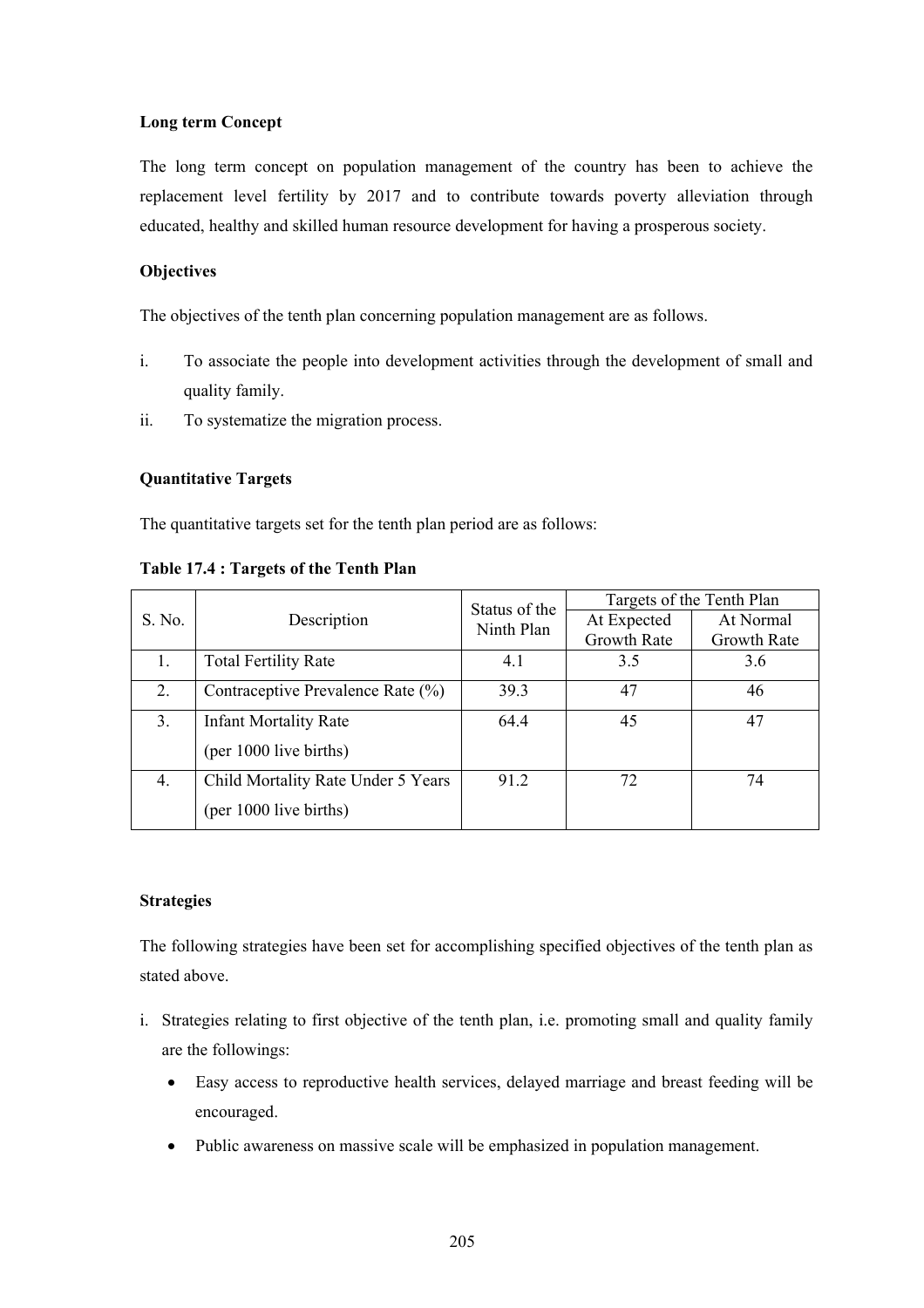- Special programme will be carried out by targeting adolescent and youth (10-24 years) groups.
- Population management works will be made effective through the review of population related laws and policy reforms.
- Special emphasis will be stressed towards the enhancement of family and social status of women, skills development and increased employment opportunities for women, women literacy and girls child education.
- Role of the educational institutions will be increased effectively in formulation and implementation of the population education programmes.
- A policy of increasing the participation of local bodies will be pursued as per decentralization concept while undertaking population management programmes.
- A policy of undertaking population management programmes will be adopted by having participatory partnerships with the private and non-government sector.
- ii. In accordance to second objective of the plan, both internal as well as external migration will be made systematic.

### **Programmes with Special Emphasis**

- Formulation and implementation of long term population perspective plan (PPP).
- Review and implementation of population policy and legal system.
- Conducting population management programmes with the involvement of local bodies.
- Conducting population management related programs with the partnership of civil society, NGOs and private entrepreneur.
- Undertaking adolescent friendly and youth-oriented programmes.
- Preparation of Population Pressure Index.
- Maintaining records of outgoing Nepalese at exit points and incoming non-Nepalese at entry points.
- Population advocacy and behavioral change communication, information, education program.
- Easy accessibility of reproductive health services.
- Strengthening and utilization of vital registration system.
- Increasing the accessibility of girls in educational opportunity.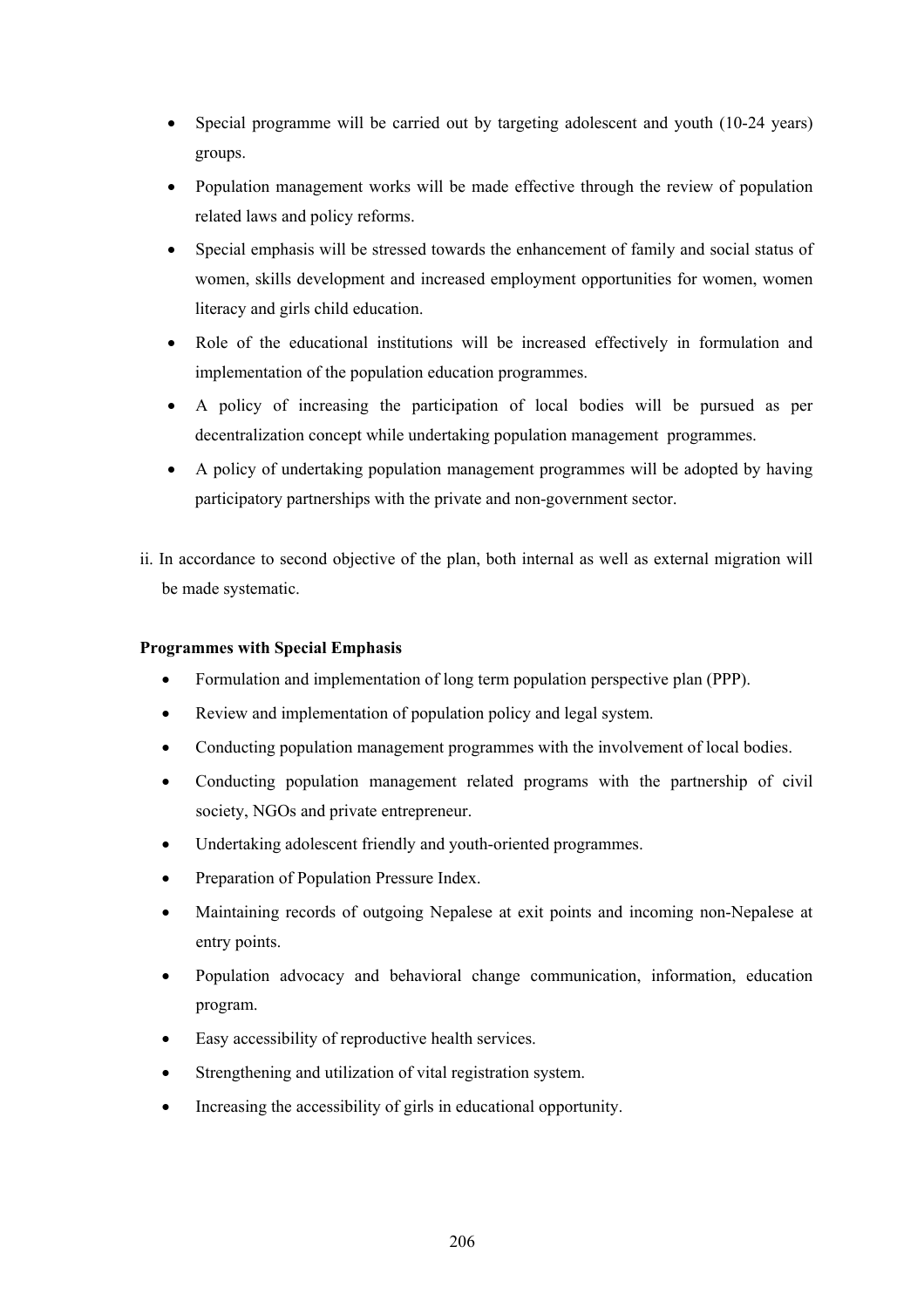#### **Anticipated Accomplishments**

Achievements made in the social sector like population management can be felt in the longer period only. By having encouraged population for small family size contributes towards decrease of population growth leading to poverty alleviation in the one hand and also contributes towards human resource development and management in the other hand. Balancing between population growth rate and new opportunities for employment generation helps in achieving qualitative employment management. Reduction in population growth rate leads to better utilization of the local resources, which in turn makes the balanced development and migration management easier. Effective population management carried out through the lead role of District Development Committee will ensure that backward classes and sectors would not be deprived of the fruits of development. Conducting programmes like girls education, promotion of women status in family and in society under population program will contribute to gender equality. As a result, proper management of population growth, composition and distribution leads to quantitative and qualitative accomplishments in materializing the long term concept on population.

### **17.1.3 Population Related Institutional Development**

Population being a cross cutting issue with multi-sectoral and multi-dimensional character, institutional arrangements becomes very much interlinked. There is a need for an integrated and comprehensive institutional framework for effective implementation of population policies, strategies and programmes. Ever since the beginning of the first five year plan in Nepal, emphasis has been laid on the institutional arrangements for carrying out population related activities. Many ups and downs have been noticed pertaining to institutional arrangements for population concerns. A review of the institutions related to population reveals the following scenario.

Fertility has been the prime concern ever since the initiation of population related policies in Nepal. As such, the fertility aspect has influenced the organizational development process in the areas of population. The Family Planning Association of Nepal (FPAN) was established in 1959 as a non-governmental organization, under the initiatives of a few Nepalese medical practitioners and social workers. The creation of FPAN was sponsored by Pathfinder Fund and later by International Planned Parenthood Federation (IPPF). The FPAN has been the pioneer nongovernmental organization involved in the promotion and delivery of family planning services in the country. In the NGO sector, the FPAN has the largest network spread over different parts of the country. At present there are several other NGOs / INGOs involved in the delivery of reproductive health and family planning services.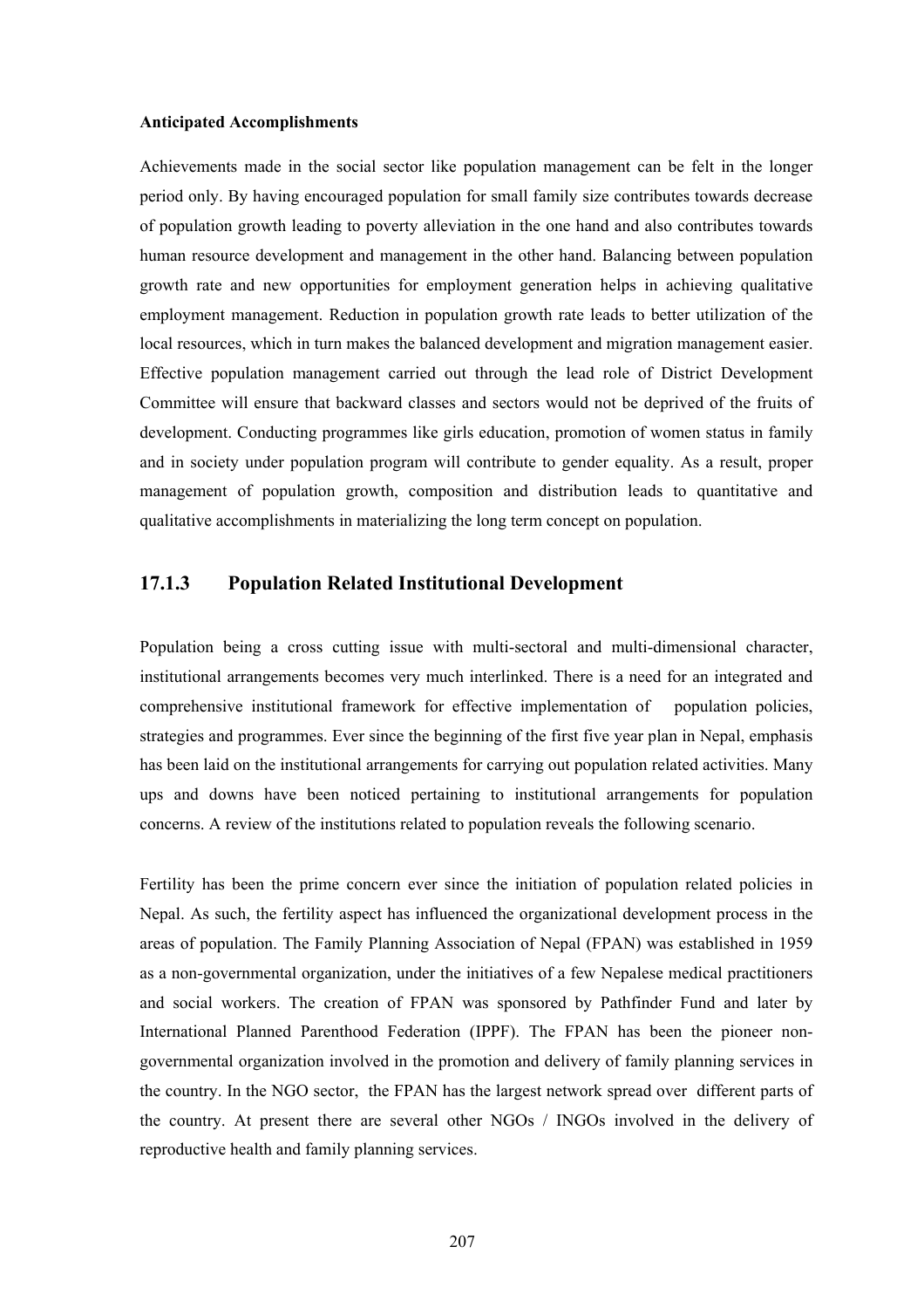In the government sector, the Department of Health Services (DoHS) has been the lead agency involved in providing reproductive health services including family planning as well as maternal and child health care services. Initially family planning programme was looked after by the Maternal and Child Health Section of the DoHS. The governmental initiation towards population, specially on family planning and maternal/child health was started by mid period of the third plan. It was in 1968, a semi autonomous body in the name of Nepal Family Planning and Maternal Child Health Board was created. This board was chaired by the Health Minister and a separate vertical project titled the Family Planning and Maternal/Child Health Project was also established during that period for effective planning and programming purposes.

At various stages, two separate parallel projects under the DoHS primarily took the responsibility concerning family planning goals of the government. These two projects were the Family Planning and Maternal/Child Health (FP/MCH) Project and the Integrated Community Health Services Development project. (ICHSDP). The first one had integrated family planning services with maternal/child health activities whereas, the second one provided family planning services as one of the six components of the project. With the objective of streamlining family planning and population related activities, several vertical programmes under the DoHS were integrated in the past. At present, Family Health Division of the DoHS has been entrusted to look after reproductive health services inclusive of family planning services.

In 1974, a task force on population was created in the National Planning Commission(NPC) to make recommendations on population concerns in a broader perspective. Based on recommendations of the task force, a high level Population Coordination Board was constituted in 1975. To make this board more operational, a Population Division was also created in the National Planning Commission. These initiations through the NPC underlined the fact that population was a cross cutting issue that needed to be coordinated and facilitated by a central agency. The establishment of the National Commission on Population (NCP) in 1981 was an initiation to have a high powered agency for formulating and coordinating population policies and programmes and influencing the implementation and monitoring of the policies and programmes.

The NCP lacked legal status, and so it could not function as an apex body for population issues. The sectoral ministries did not comply many of its guidelines. Moreover, the NCP was also treated as parallel to the NPC. As a consequence, the NCP could not last long. In 1990, the NCP was dissolved and its activities were transferred to the Population Division of the NPC. As a reaffirmation of Nepal's commitment to the Programme of Action adopted at the International Conference on Population and Development(ICPD) in 1994, the Ministry of Population and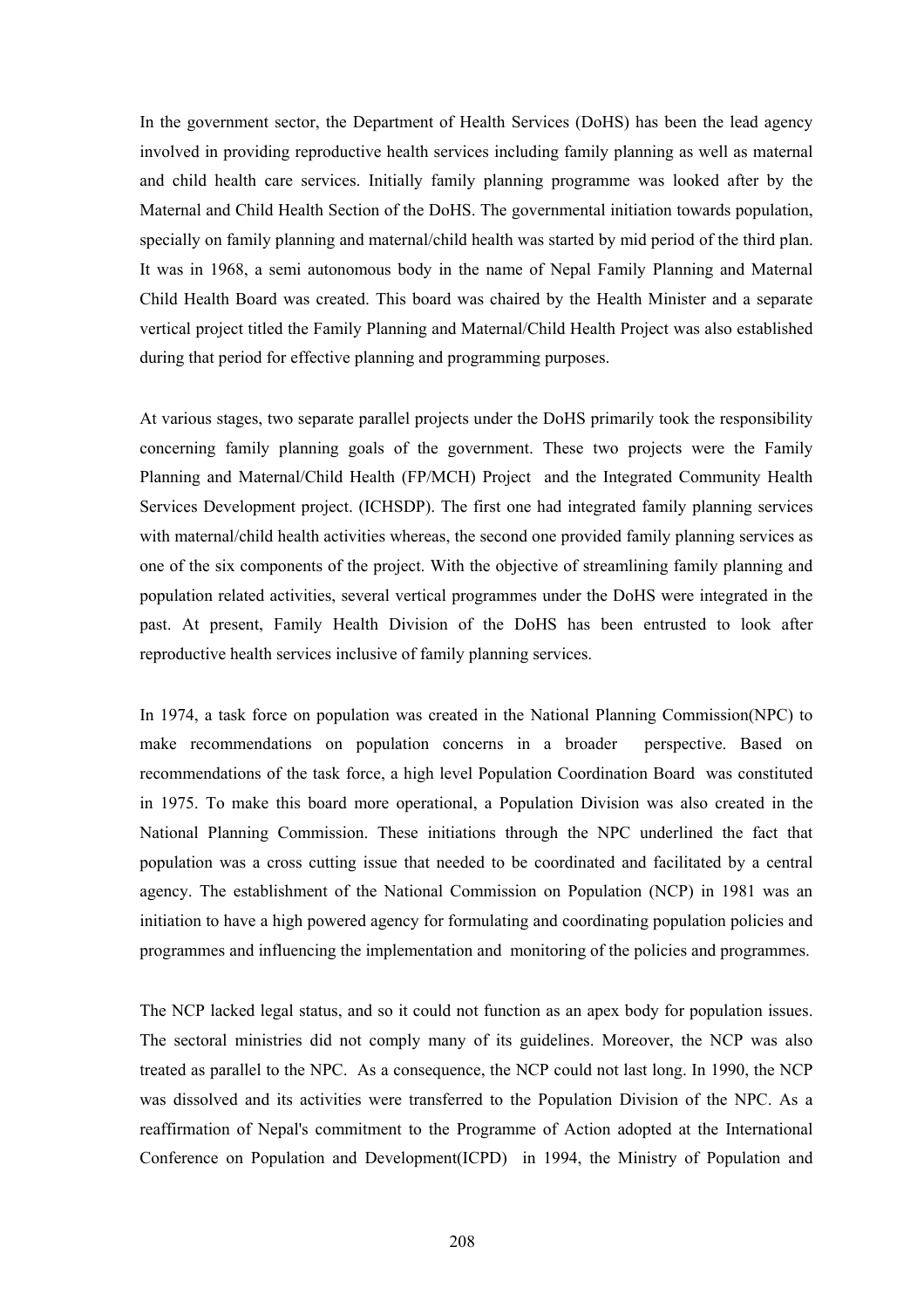Environment (MOPE) and the Ministry of Women and Social Welfare were created in 1995 . The MOPE has been entrusted to formulate and facilitate implementation of the population related policies and programmes. A National Population Commission, chaired by the Prime minister, has also been constituted to provide guidance in the policies and strategies relating to population .It should be noted that the National Population Commission and MOPE are required to make further efforts in producing tangible results on population issues. The creation of the Ministry of Women and Social Welfare ( at present Ministry of Women, Children and Social Welfare-MOWCSW) has made possible to look after specific concerns of women and children. Likewise the Ministry of Health and the Ministry of Education and Sports have also shouldered the responsibilities for implementing population policies, strategies and programmes.

# **17.2 Reproductive Health**

#### **17.2.1 Introduction**

Reproductive Health (RH) is considered as a state of complete physical, mental and social well being and not merely the absence of disease or infirmity, in all matters relating to the reproductive system and to its functions and processes. Reproductive health therefore implies that people are able to have a satisfying and safe sex life and that they have the capability to reproduce and the freedom to decide if, when and how often to do so. After the International Conference on Population and Development (ICPD) held in Cairo in 1994, reproductive health has been recognized as the crucial one to the overall health and is central to human development. Reproductive health care is defined as the constellation of methods, techniques and services that contribute to reproductive health and well being by preventing and solving reproductive health problems. It also includes sexual health, the purpose of which is the enhancement of life and personal relations.

Reproductive rights embrace certain human rights. Reproductive rights essentially rest on recognition of the basics right of all couples and individuals to decide freely and responsibly the number, spacing and timing of their children and to have the information and means to do so, and the right to attain the highest standard of sexual and reproductive health. The new paradigm of reproductive health that emerged through the ICPD 1994 has put human rights, human development and individual well being at the center of programme polices. The Programme of Action (PoA) adopted by the ICPD, 1994 consisted of the following points for consideration.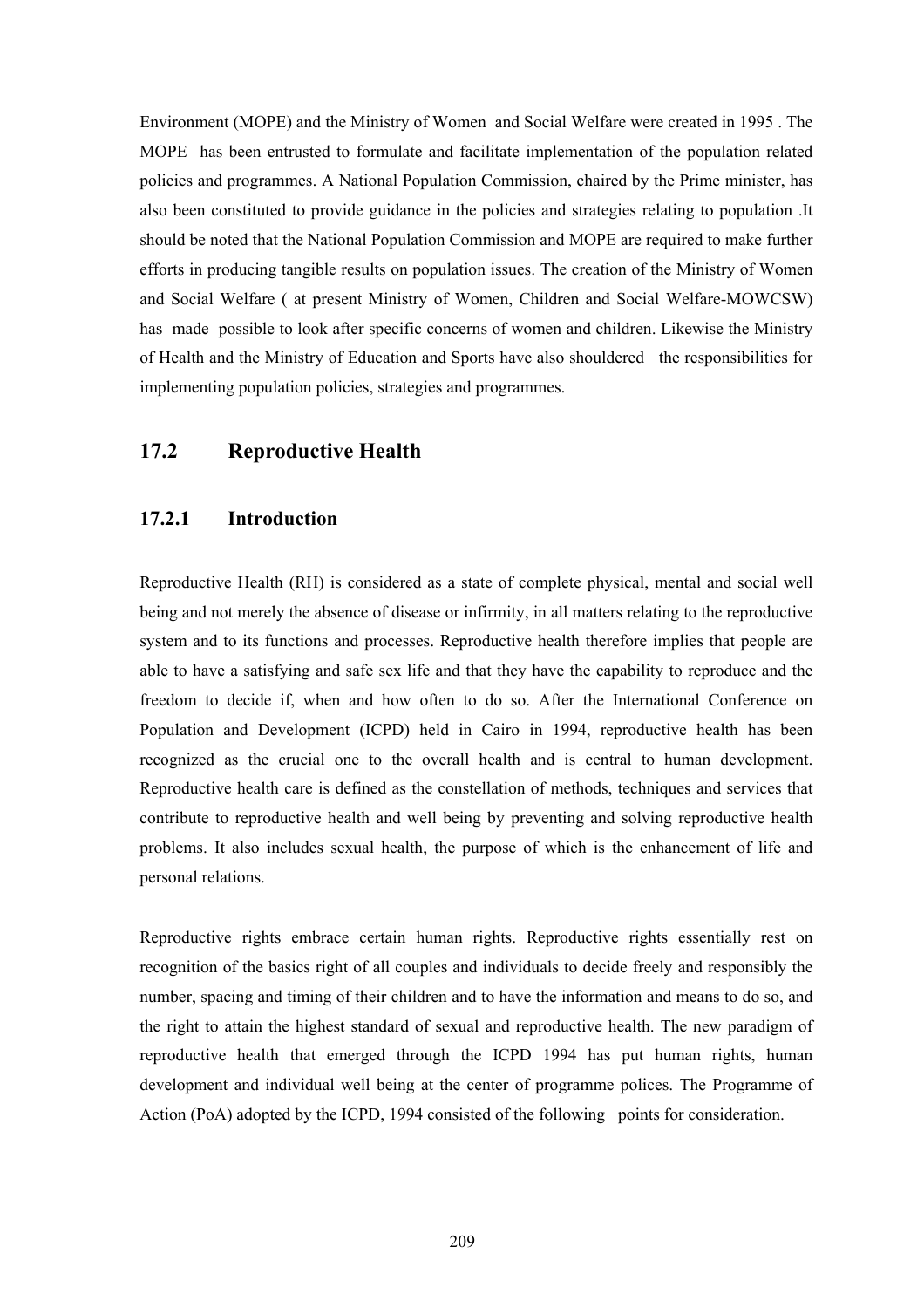- All countries should strive to make accessible through the primary health care system, reproductive health to all individuals of appropriate ages.
- Reproductive health care programmes should be designed to serve the needs of women, and must involve women in leadership, planning, decision making, management, implementation, organization and evaluation of services.
- Innovative programmes must be developed to make information, counseling and services for reproductive health accessible to adolescents and adult men. Such programmes must both educate and enable men to share more equally in family planning and in domestic and child bearing responsibilities and also to help in avoiding transmission of sexually transmitted diseases.
- Governments should promote much greater community participation in reproductive health services by decentralizing the management of public health programmes and promoting partnerships in cooperation with local NGOs and private health care providers.
- The international community should give consideration to the training, technical assistance and short term contraceptive supply needs of the countries, where reproductive health is poor and deteriorating.
- Reproductive health services must be particularly sensitive to the needs of individual women, adolescents, migrants and displaced persons, with particular attention to those who are victims of sexual violence.

Additionally, the reproductive health needs of adolescents as a group have also been especially emphasized in PoA adopted through ICPD. The response of societies to the reproductive health needs of adolescents should be based on information that helps them attain a level of maturity required to make responsible decisions. In particular, information, education, services should be made available to adolescents to help them understand their sexuality and protect them from unwanted pregnancies, sexually transmitted diseases including HIV/AIDS and subsequent risk of infertility.

# **17.2.2 Status of Reproductive Health**

In line with the Programme of Action of the ICPD, Nepal has pursued several measures to strengthen reproductive health and reproductive rights over the last decade .Pertaining to reproductive health services in Nepal, it has been duly recognized that all couples and individuals have the basic right to decide freely and responsibly the number and spacing of their children and to have the information, education and means to do so. Nepalese women of reproductive age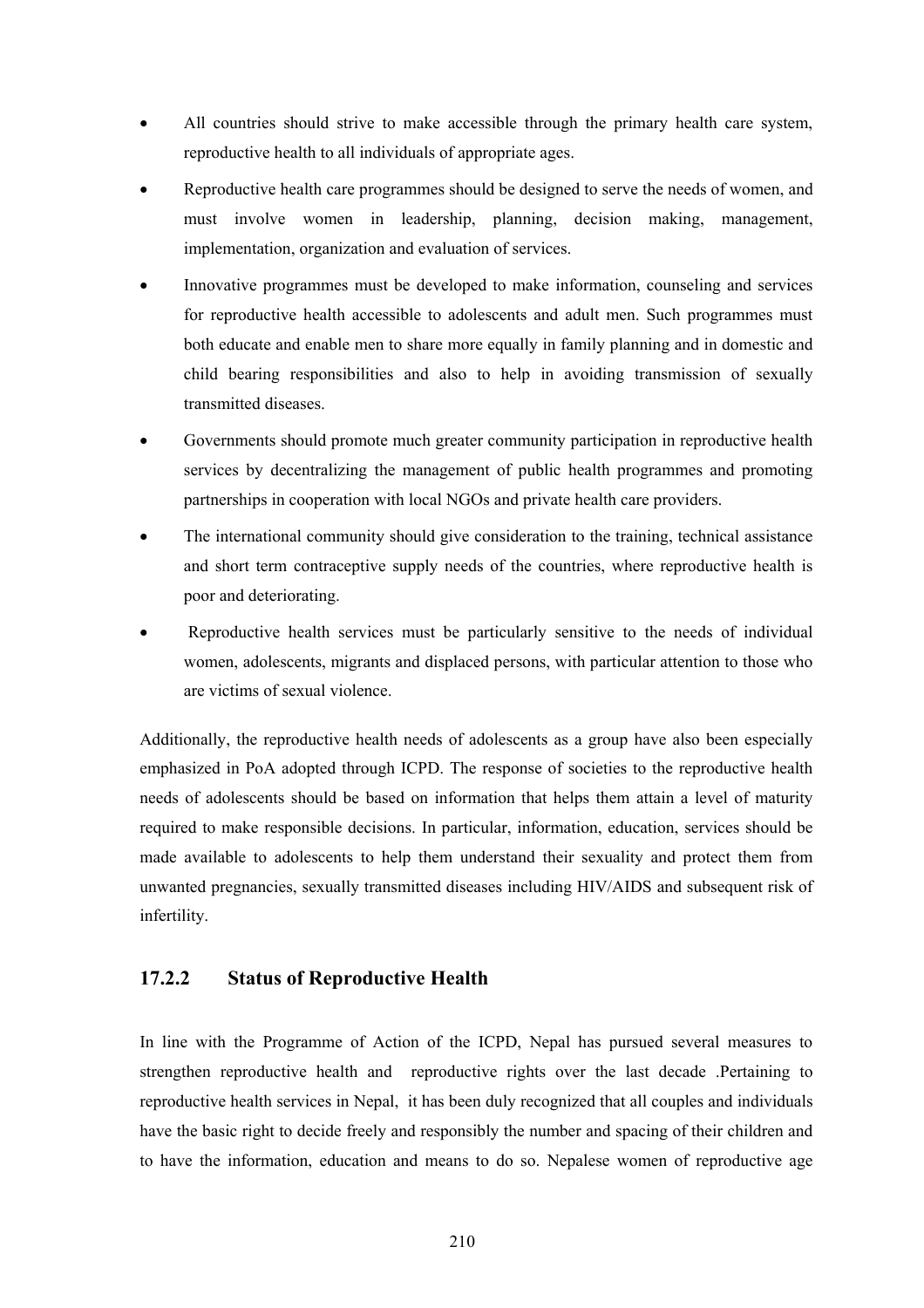constitute 24.6 percent of the total population and 49.2 percent of the total female population. About 18 percent of Nepalese women of reproductive age (15-49) have never married and 79 percent Nepalese women of reproductive age are currently married.

In recent years, there has been growing concern on reproductive health issues. However, reproductive health is not a new programme, but rather a new approach which seeks to strengthen the existing safe motherhood, family planning, sexually transmitted diseases including HIV/AIDS, child survival and nutrition programmes with a holistic life cycle approach. The current National Health Policy (1991) and Second Long Term Health Plan (1997-2017) have duly emphasized on improving the access to quality RH services. In 1998, a National Reproductive Health Strategy was developed for providing integrated reproductive health services. The RH strategy has focused in the following main areas:

- Implement the RH Package in an integrated way.
- Emphasize advocacy for promoting the concept of RH including the creation of enabling environment for RH.
- Ensure effective management system by strengthening and revitalizing existing health committees at various levels.
- Design and conduct research activities on RH.
- Initiate and upgrade service delivery and training facilities at various levels.
- Strengthen Planning, Monitoring and Evaluation process.
- Develop appropriate Adolescent RH program.
- Promote inter-sectoral and multi-sectoral coordination and collaboration

The integrated Reproductive Health Care Package consists of the followings:

- Family Planning
- Safe Motherhood
- Child Health (new born care);
- Prevention and Management of Complications of Abortion.
- RTI/STD/HIV/AIDS
- Prevention and Management of Sub-fertility.
- Adolescent Reproductive Health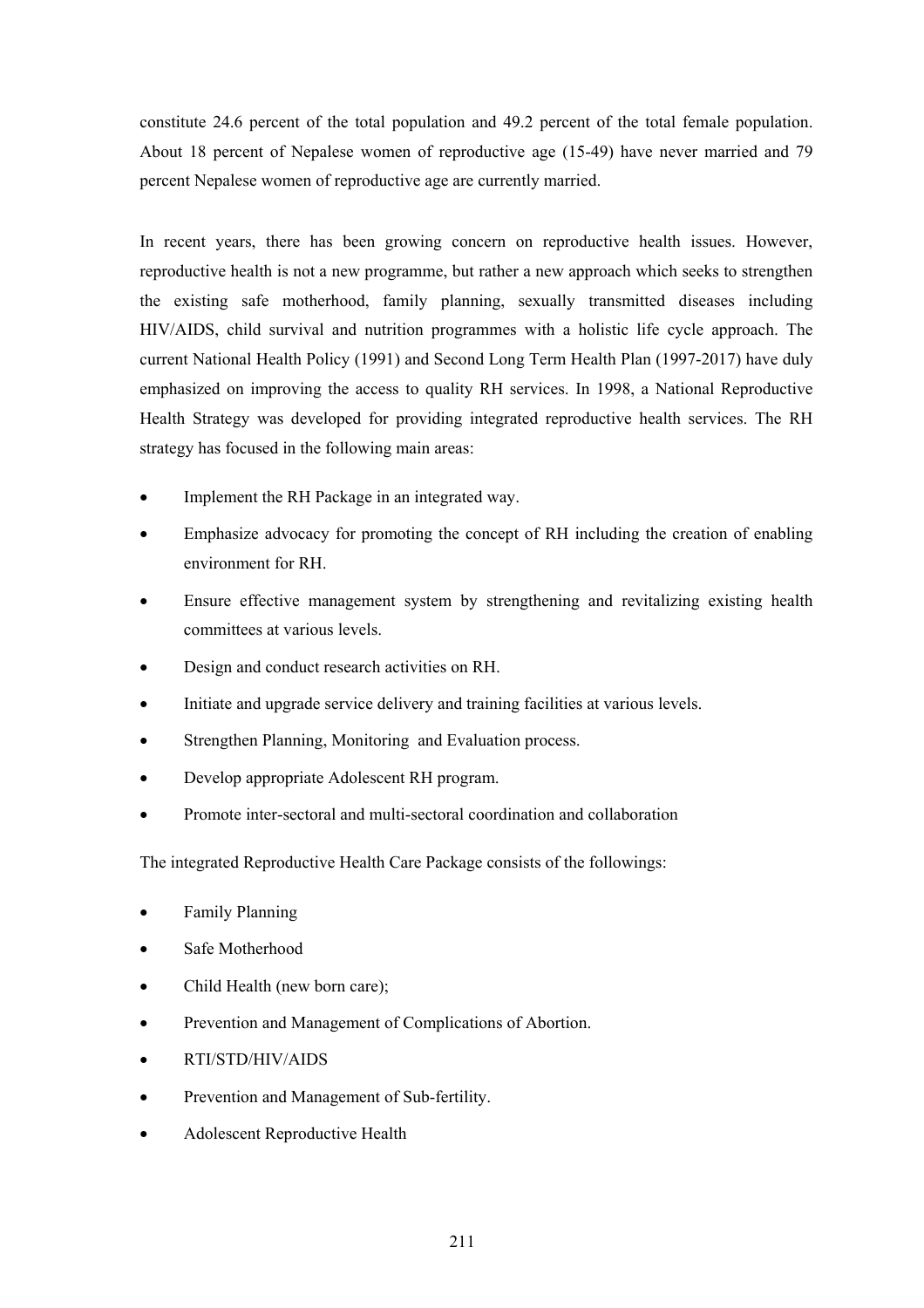• Problems of Elderly Women i.e. uterine, cervical and breast cancer treatment at the tertiary level or in the private sector.

The integrated reproductive health package in Nepal will be delivered through the existing Primary Health Care system. A substantive gender perspective, community participation, equitable access and inter-sectoral collaboration will be emphasized in a decentralized way in all aspects of the package.

# **17.2.3 Adolescent Reproductive Health**

The reproductive health and reproductive rights of adolescents (10-19 years) are also being considered as a growing concern in Nepal . They are considered as particularly more vulnerable to reproductive health due to lack of information and access to reproductive health services. Adolescents in Nepal often encounter problems, which include lack of awareness and information about sexual and reproductive health, early marriage, early and frequent child bearing, unsafe abortion, STD, HIV/AIDS and substance abuse. The National Reproductive Health Strategy,1998 as well as National Adolescent Health and Development Strategy, 2000 aims to ensure reproductive rights and reproductive health services of Nepalese adolescents.

## **17.2.4 RH Package Intervention Strategy**

Five different levels of intervention have been set to deliver integrated reproductive health package, which comprises of family level, community level, sub- health post / health post level, primary health care center level and district level. At family/community level, minimal services will be provided with more focus on information, education and awareness creation activities related to reproductive health. Excessive number of people will be covered at this level. At each higher level, more specialized services will be provided. For having gradual improvements in the coverage and quality on reproductive health services being offered at different levels, activities like training, advocacy and IEC, management including planning, monitoring, performance review and evaluation, quality assurance, research, logistic support, collaboration with NGOs/ private sector, policy guidance and coordination will also be pursued. All women of reproductive age, irrespective of their marital status, have been ensured of RH services. Similarly, role of men in protecting reproductive health and rights of women has also been emphasized through men's increased responsibility, specially in unwanted pregnancies. A National RH Steering Committee has been constituted to provide policy guidelines for all RH activities in Nepal. Likewise a National RH Programme Coordinating Committee has also been made functional in streamlining the RH related activities.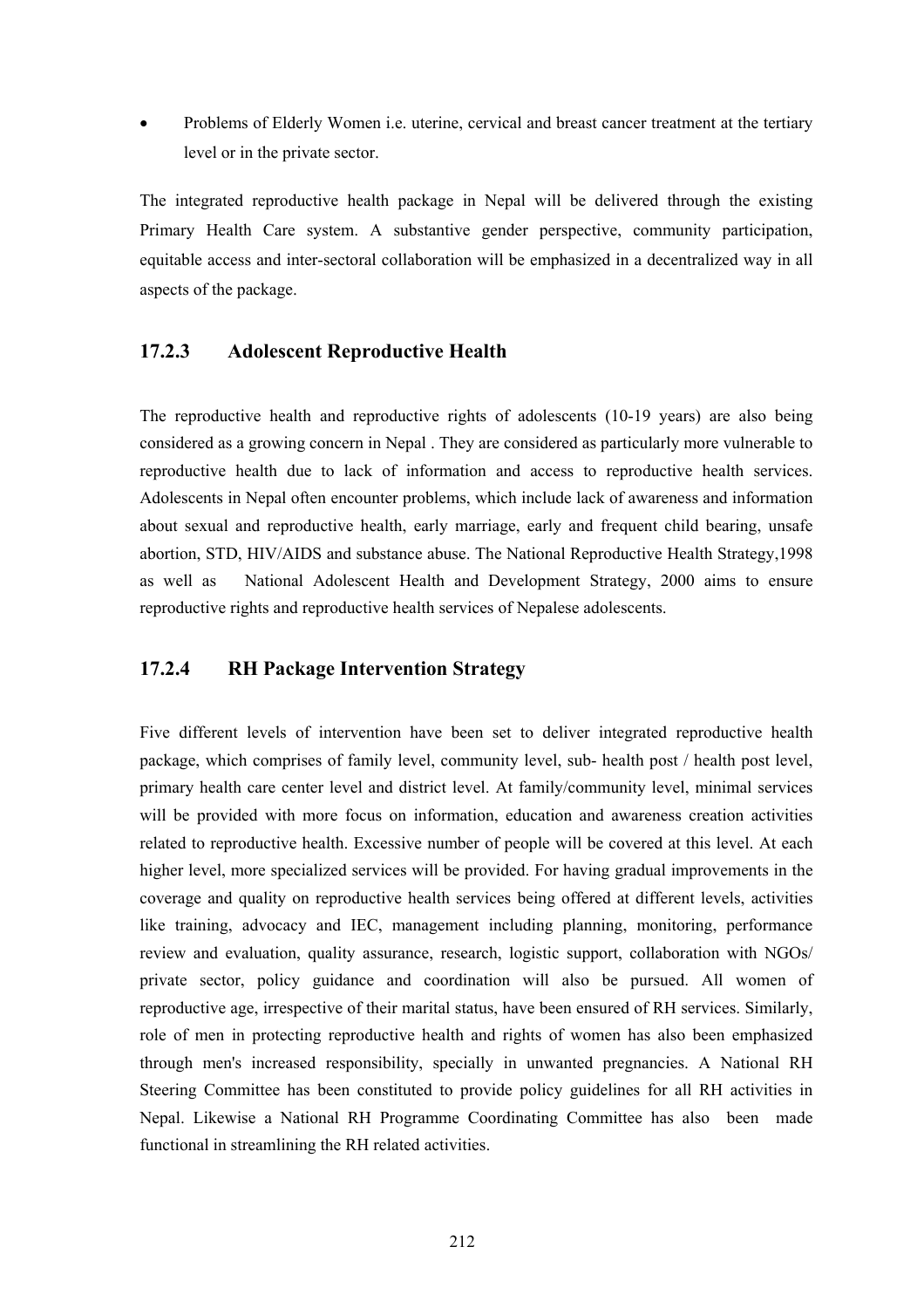## **17.3 Concluding Remarks**

Over the past decades, there has been some progress in the areas of population management in Nepal. Population issues have been emphasized ever since the first plan period of the country. Population related policies are being spelled out through periodic plans of the country, which are becoming more and more comprehensive. Initially, the concern with population was seen more on population distribution. The concern with population was shifted to population growth and its control from the third plan period. Since then, reduction in fertility has become a common denominator of all population related polices in Nepal's periodic plans.

The National Population Strategy, 1983 developed during sixth plan period is considered a milestone in the development of population policy in Nepal. This strategy had considered population growth into long term perspective and set quantitative targets with respect to fertility reduction and population growth rates. It also took note of the importance of integrating population concerns into the development activities. The strategies on population set during the sixth plan were adopted in the seventh plan to a greater extent. However, the strategies as stated could not be implemented in the absence of substantive programmes.

As such, the long term targets of 1983 strategy were revised in the eighth plan. The eighth plan stressed to bring about a balance between population growth and socio-economic development. The International Conference on Population and Development held in 1994 called for a broad and holistic approach to population. As a consequence, many of the ICPD concerns were reflected in the population policies of the ninth plan. The ninth plan conceived a 20 year perspective on population and set targets related to demographic and social indicators accordingly. Since the main thrust of the ninth plan was on poverty alleviation, it was envisaged that population issues will be integrated into national, sectoral and local level development process. The tenth plan has considered population management in the context of poverty alleviation. The plan document views that population, development and poverty are closely interrelated and there is an urgent need to maintain balance between population and resources for sustainable development, poverty alleviation and improving the quality of life. It has been recognized that population policies must take into account differential population and demographic dynamics and challenges.

There remain major challenges in the areas of population. The population policies pursued as of now suffers from several limitations. The policies as such, have not been supportive to bring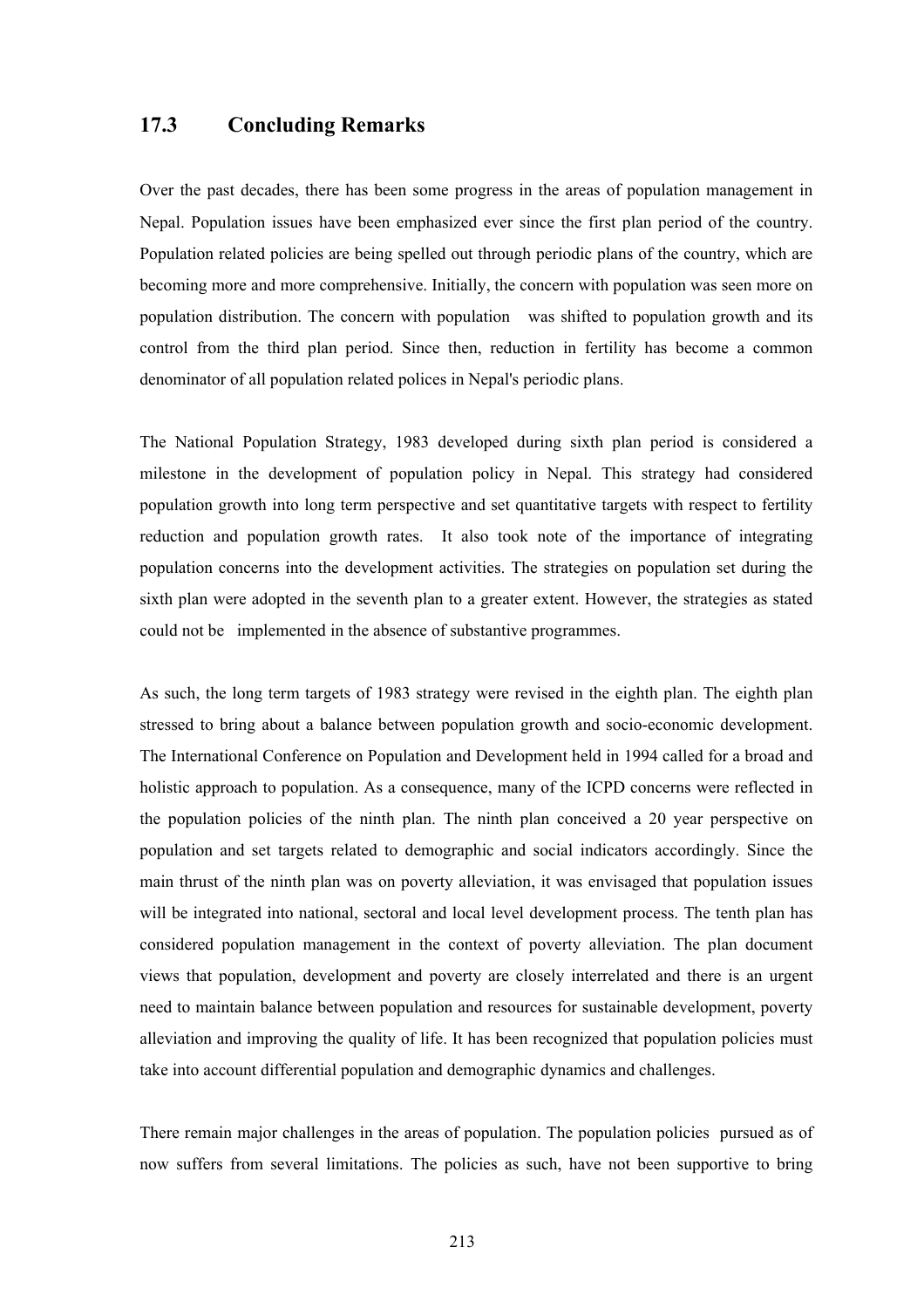about anticipated changes on socio-economic status of the people. There is a need for specific policies on population from a very broad and holistic perspective. In essence, the population polices of Nepal will have to be directed to facilitate required demographic transitions in achieving a balance between demographic rates and socio-economic goals of the country. This justifies for having a separate Population Perspective Plan (PPP).

Likewise, the government has recognized that all couples and individuals have the basic right to decide freely and responsibly the number and spacing of their children. Reproductive health services are being delivered in packaged forms in a decentralized way. It is encouraging to note that the National Reproductive Health Strategy was developed in line with the National Health Policy and Second Long Term Health Plan of the country. However, there remain several issues still to be resolved in providing widest range of reproductive health services, mainly due to varieties of complications arising out of early marriage, unsafe abortion and negligence on antenatal and postnatal care. Community participation and equitable access are not realized to the desired extent. Similarly, coverage and quality of RH services have not reached the satisfactory level. Moreover, the adolescents in Nepal are particularly more vulnerable to reproductive health because of lack of information and easy access to required RH services. This requires for an extended and easy access to quality RH services with greater participation of the community.